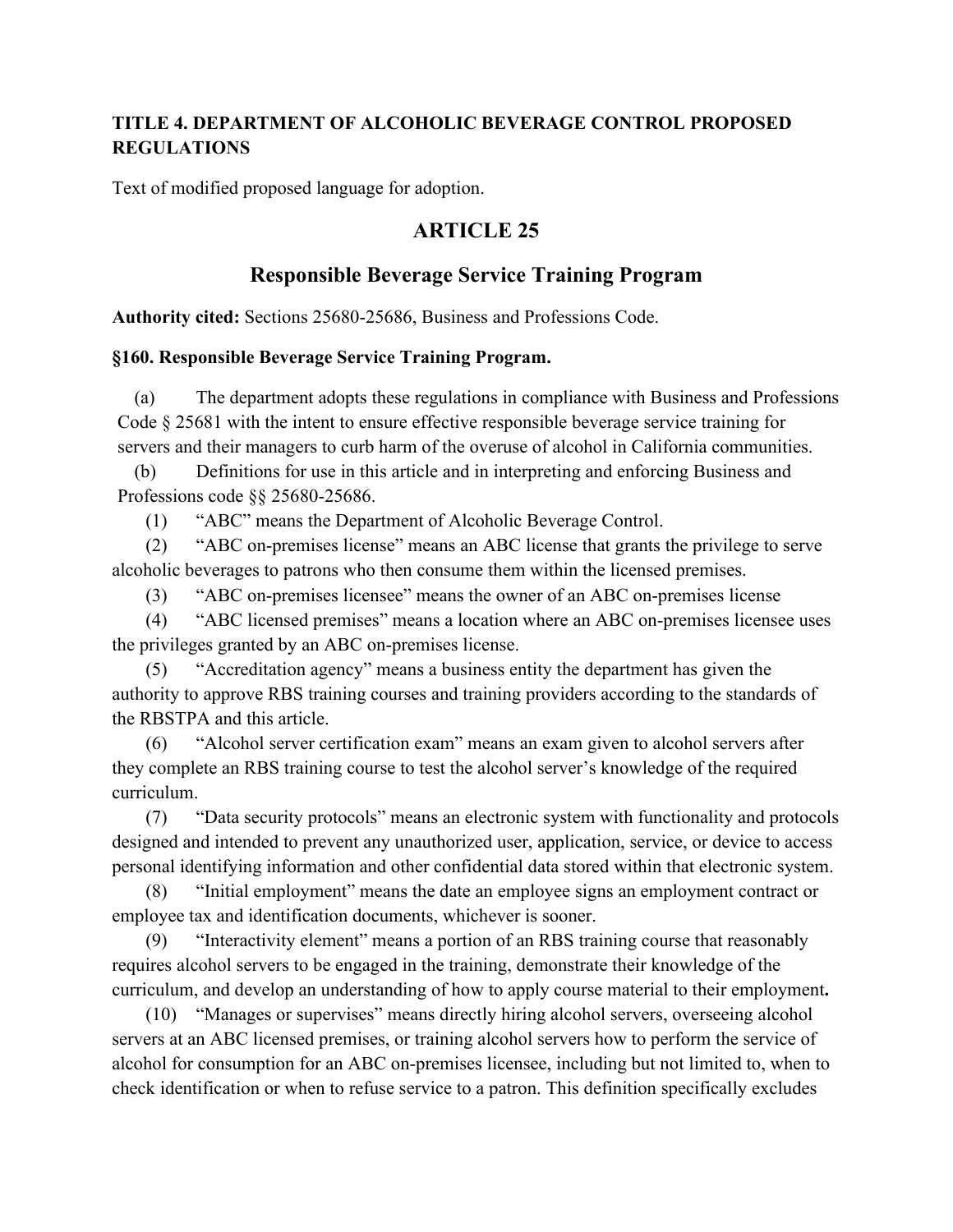the training of alcohol servers performed by an employee of contractor of another separate ABC Licensee for marketing or distribution purposes.

(11) "Onsite" for the purposes of Business and Professions Code  $\S 25682(c)$  means within the area where the service of alcoholic beverages is occurring at the nonprofit organization's event licensed under a temporary or daily license by the department.

(12) "Online certification system" means an electronic online database maintained by the department that alcohol servers, training providers, ABC on-premises licensees, law enforcement agencies, and the department will use to establish the validity of issued alcohol server certifications.

(13) "Owners and officers" include*s* any owner, director, or officer of a business entity, *or any person* that has control over or holds at least the following interest in the business entity:

(A) Ten percent or more of the stock of a corporation;

- (B) Ten percent or more of the voting interest of a limited liability company; or
- (C) Ten percent or more of the capital or profits of a partnership.
- (14) "RBS" means responsible beverage service.

(15) "RBS trainer" means an owner, contractor, or employee of a training provider that delivers an RBS training course to alcohol servers either in-person or online.

(16) "RBSTPA" means the Responsible Beverage Service Training Act of 2017, codified as Business and Professions Code sections 25680-25686.

(17) "Serving alcoholic beverages for consumption" means performing any of the following actions by an alcohol server as an employee or contractor of an ABC on-premises licensee when interacting with a patron of the ABC licensed premises: (A) checking patron identification, (B) taking patron alcoholic beverage orders, (C) pouring alcoholic beverages for patrons, or (D) delivering alcoholic beverages to patrons.

(18) "Valid fingerprint record" means a fingerprint copy where the identity of the person fingerprinted has been verified by a notary, governmental agency, or an electronic fingerprinting service at the time of fingerprinting.

Authority: Business and Professions Code section 25685(a).

Reference: Business and Professions Code section 25680, 25681, 25682, 25683, 25684, 25685, and 25686.

#### **§161. Responsible Beverage Service Training Course General Requirements**

(a) Training providers shall present, at a minimum, the topics and information contained in California Code of Regulations Title 4 §§162 -166 to alcohol servers in their RBS training course.

(b) Interactivity elements must occur, at a minimum, during an RBS training course portion for each of the five major curriculum topics in Business and Professions Code §  $25680(c)$ .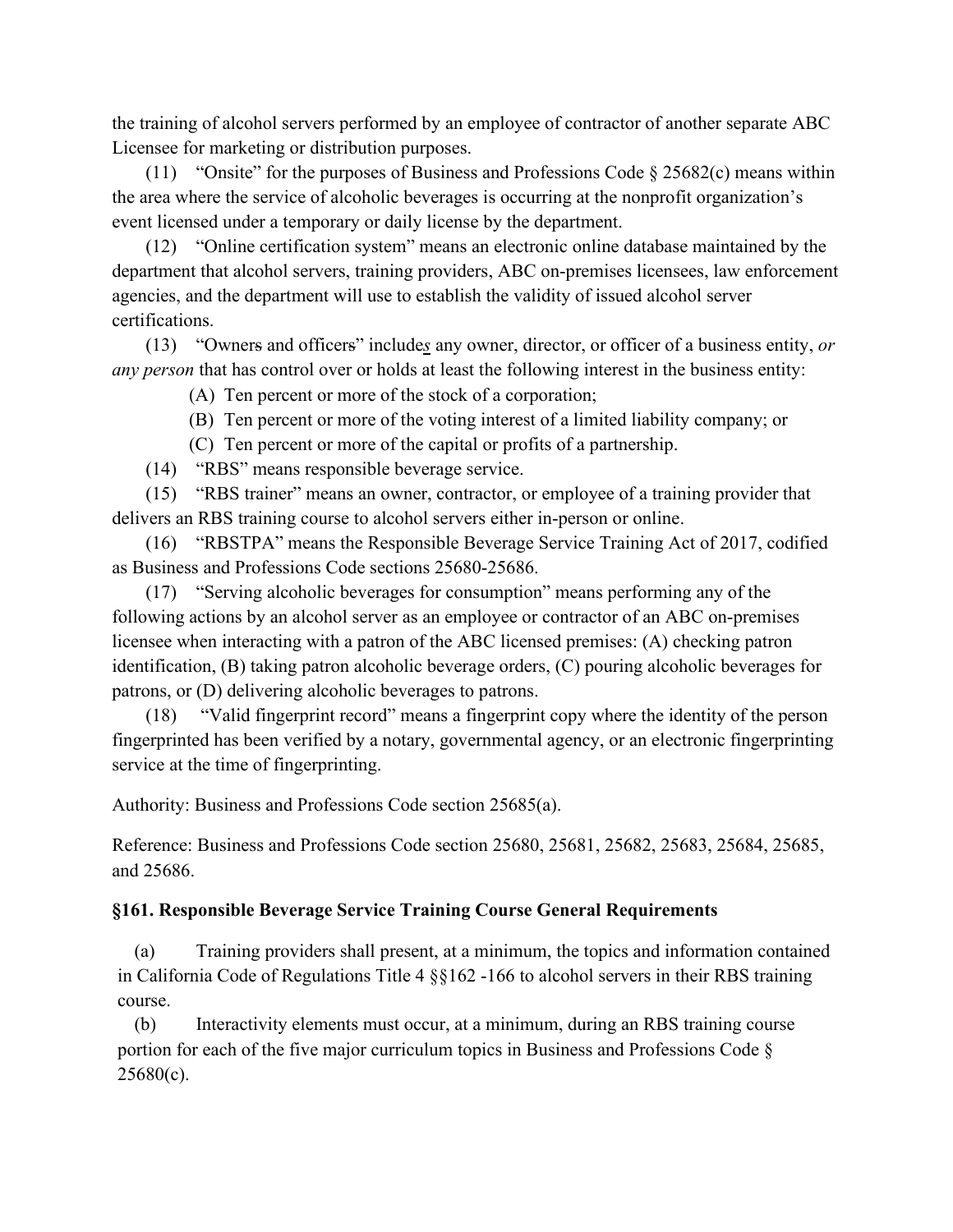(c) A training provider shall provide handouts, electronic files, or transcripts detailing its RBS training course content to aid alcohol servers in refreshing their knowledge after they complete an approved RBS training course.

(d) None of the curriculum topics described in California Code of Regulations Title 4 §§162 -166 shall be interpreted as imposing new or changing existing requirements on licensees, but instead only define course content requirements for RBS training courses.

Authority: Business and Professions Code sections 25681(a) and 25685(a).

Reference: Business and Professions Code sections 25680, 25681, 25685, and 25686.

### **§162. Curriculum requirements for the social impact of alcohol.**

- (a) The general positive impact of alcohol sales on the community.
- (b) The general negative impact of alcohol sales on the community.
- (c) Specific costs to the community for overuse of alcohol:
- (1) Alcohol related crimes:
	- (A) Driving under the influence;
	- (B) Domestic violence; and
	- (C) Assault, including sexual assault.
- (2) Increased calls to first responders:
- (A) Emergency medical transporters;
- (B) Law enforcement; and
- (C) Fire departments.
- (3) Neighborhood quality of life:
	- (A) Noise;
	- (B) Litter;
	- (C) Crime; and
- (D) Public indecency.
- (4) Public health risks:
- (A) Binge drinking;
- (B) Alcoholism;
- (C) Diseases, including cancer and cirrhosis; and
- (D) Alcohol poisoning and death.

(d) The alcohol server's responsibility to the community as the gatekeepers of persons obtaining alcohol in public establishments.

Authority: Business and Professions Code sections 25681(a) and 25685(a).

Reference: Business and Professions Code sections 25680(c)(1).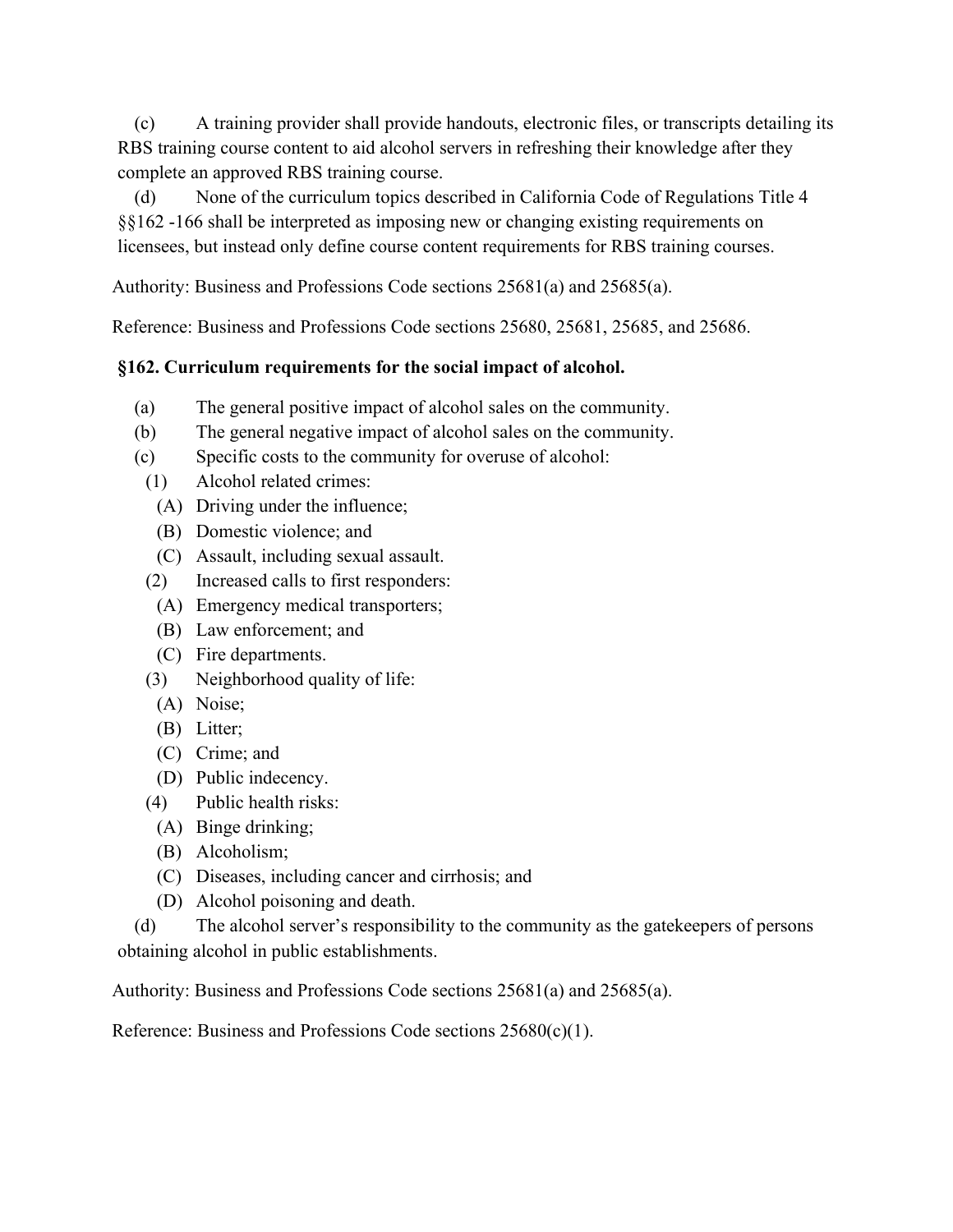#### **§163. Curriculum requirements for the impact of alcohol on the body.**

- (a) Physiology of alcohol on the human body.
	- (1) Alcohol's path through the human body:
		- (A) No digestion needed in alcohol absorption;
		- (B) Alcohol is absorbed into the bloodstream after consuming;
		- (C) Some consumed alcohol is absorbed through the stomach lining; and
		- (D) Most consumed alcohol is absorbed quickly through the small intestine.
	- (2) How the human body processes alcohol:
		- (A) Most alcohol must be processed by the liver to remove it from the body;

(B) The liver metabolizes approximately one alcoholic drink equivalent or standard drink per hour;

(C) The liver does not speed up metabolization when the bloodstream has excessive alcohol; and

- (D) Alcohol in the blood stream causes intoxication.
- (3) Common myths about sobering up.
- (4) Alcohol's effect on the human body:

(A) Alcohol depresses the central nervous systems' functions, including judgement, inhibitions, and reaction times;

- (B) Alcohol depletes the body's fluids and causes thirst and dehydration; and
- (C) The liver normally maintains the body's blood-sugar levels, but when alcohol is

present the liver ceases normal functions to metabolize the alcohol from the bloodstream.

- (b) Alcohol-impaired driving:
	- (1) Slows reaction times;
	- (2) Reduced or decreased vision;
	- (3) Impaired judgement; and
	- (4) Reduction in concentration and coordination.
- (c) Blood Alcohol Concentration (BAC) levels and associated symptomologies:
- (1) The definition of intoxication by alcohol; and
- (2) Intoxication can occur in as little as one alcoholic drink equivalent or standard drink.
- (d) Potential signs of intoxication.
	- (1) Physical reactions:
		- (A) Slurred and varied speech;
		- (B) Slow and deliberate movement;
		- (C) Decreased alertness; and
		- (D) Loss of coordination while sitting or standing.
	- (2) Physical appearance:
		- (A) Red or watery eyes;
		- (B) Sweating;
		- (C) Droopy eyelids;
		- (D) Face appearing flushed or red;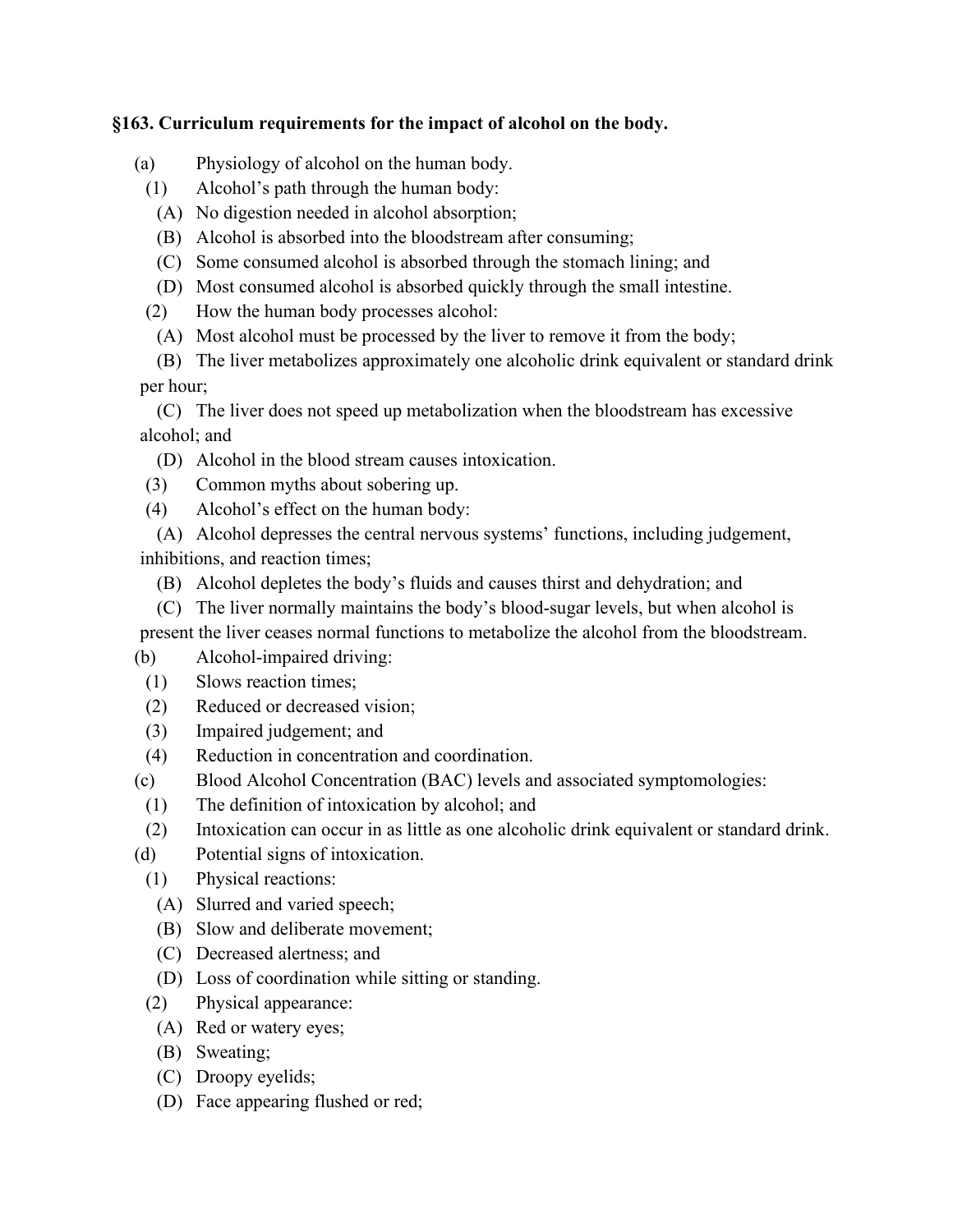- (E) Disheveled clothing;
- (F) Lack of eye focus; and
- (G) An odor of alcohol.
- (3) Lowering of inhibitions:
	- (A) Overly friendly;
	- (B) Use of foul language;
	- (C) Increased volume of speech; and
	- (D) Increased rate of alcohol consumption.
- (4) Loss of judgement:
	- (A) Complaints about the strength of the alcoholic beverages being served;
	- (B) Carelessness with money;
	- (C) Increasingly argumentative; and
	- (D) Makes irrational statements.
- (e) Factors affecting the severity of intoxication.
	- (1) Amount and speed of consumption of alcohol:
		- (A) Food in the stomach can slow the rate of intoxication; and
- (B) The higher the amount of alcohol consumed the more alcohol is found in the blood stream.

(2) Drinking alcohol rapidly, like binge drinking, can quickly lead to higher levels of intoxication.

(3) Tolerance to alcohol, drugs, and other toxic substances can build up over time as the human body adapts:

- (A) Varies from person to person;
- (B) Increased tolerance lessens the effects of alcohol on the central nervous system; and
- (C) A person with high tolerance can hide effects of intoxication while still being impaired.

(4) Medications or recreational and illegal drugs can have very harmful effects when mixed with alcohol:

(A) Medications, and recreational and illegal drugs, can themselves impair the human body in similar ways to alcohol intoxication; and

(B) Combining alcohol with medications or recreational and illegal drugs can lead to side effects from discomfort to death.

(5) Altitude can make alcohol intoxication nearly twice as potent on the human body.

Authority: Business and Professions Code sections 25681(a) and 25685(a).

Reference: Business and Professions Code sections 25680(c)(2).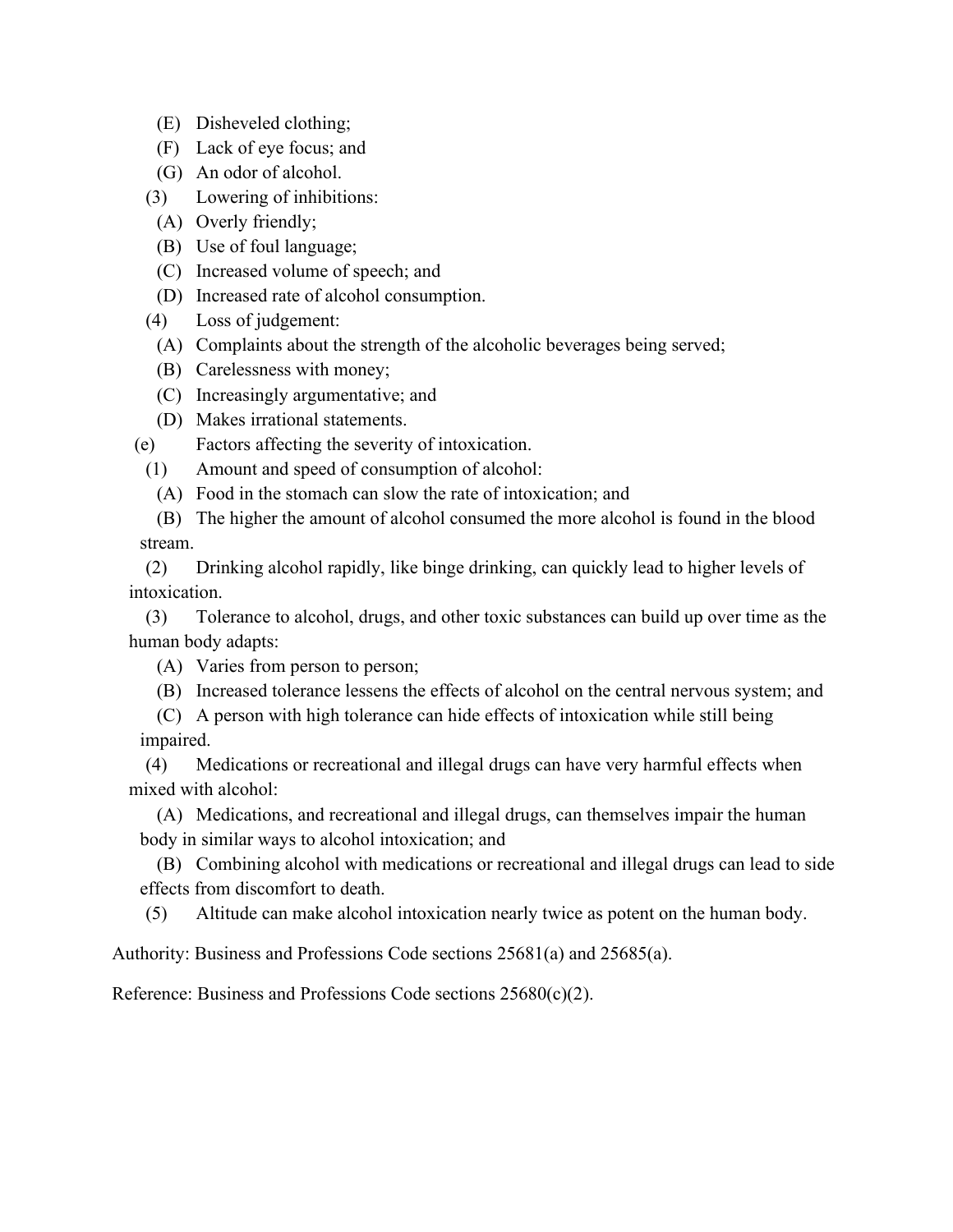### **§164. Curriculum requirements for state laws and regulations relating to alcoholic beverage control, including laws and regulations related to driving under the influence.**

- (a) Information contained in Business and Professions Code § 25682.
- (b) Information contained in Title 4 California Code of Regulations  $\S$  160(b).
- (c) Information contained in Business and Professions Code § 25683.
- (d) Information contained in Business and Professions Code § 25684.
- (e) Categories of crimes in California:
- (1) Definition of and penalties for infractions in California;
- (2) Definition of and penalties for misdemeanors in California; and
- (3) Definition of and penalties for felonies in California.
- (f) Types of liability for licensees, their employees, and their contractors.
	- (1) Criminal liability:
		- (A) Committing a criminal act; and
	- (B) Penalties include monetary fines, community service, and jail time.
	- (2) Administrative liability:
		- (A) Action against the license;
	- (B) The purpose of penalties is not punishment, but to deter licensee's using license

privileges in ways contrary to law and that puts the community's health, safety, and welfare at risk; and

(C) Penalties include the suspension of license privileges, the imposition of conditions, and revocation of a license.

- (3) Civil liability:
	- (A) Information contained in Business and Professions Code § 25602.1;
	- (B) General negligence and reckless conduct; and
	- (C) Monetary liability includes payments to victims who bring civil lawsuits.
- (g) Laws related to the service of alcohol for consumption:
	- (1) Information contained in Business and Professions Code  $\S 25658(a)$ , (c), (d);
	- (2) Information contained in Business and Professions Code § 25665;
	- (3) Information contained in Business and Professions Code § 25602(a);
	- (4) Information contained in Penal Code  $\S$  647(f);
	- (5) Information contained in Business and Professions Code  $\S 25663(a)$ , (c);
	- (6) Information contained in Business and Professions Code  $\S$  24200.5(a);
	- (7) Information contained in Vehicle Code  $\S 23152(a)$ , (b), (g);
	- (8) Information contained in Business and Professions Code §§ 25631-25632;
- (9) Information contained in Health and Safety Code  $\S$  11362.3(a)(1)-(3), (b)(2), (b)(4), and  $(c)$ ;
	- (10) Information contained in Business and Professions Code § 25621.5; and
	- (11) Information contained in California Code of Regulations Title 17 § 40300.
- (h) Regulation of alcoholic beverages.
	- (1) Alcohol-related laws are enforced by state and local law enforcement agencies.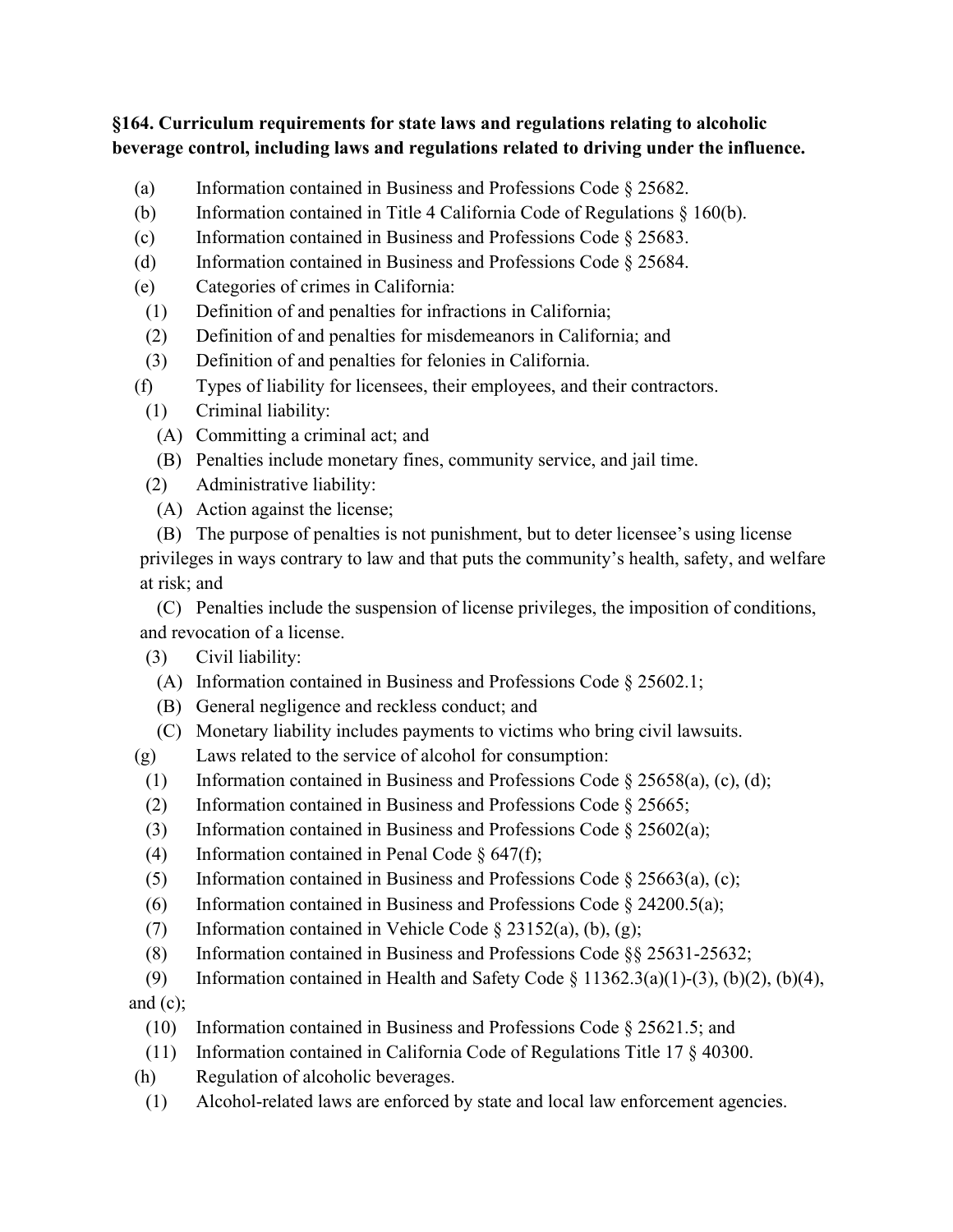(2) Role of the department:

(A) The department licenses businesses to sell alcohol;

(B) ABC agents are sworn peace officers;

(C) Definition of a sworn peace officer in California; and

(D) Information about the Target Responsibility for Alcohol Connected Emergencies (T.R.A.C.E.) protocol.

(i) Role of local law enforcement officers:

(1) Local law enforcement is required to enforce alcohol laws; and

(2) Local law enforcement officers are required to send the department all arrest reports and calls for service at ABC licensed locations.

(3) Inspection rights and peace officer authority:

(A) Any sworn peace officer, whether in uniform or in plain clothes, has the right to visit and inspect any licensed premises at any time during business hours;

(B) The right to inspect is not dependent on probable cause or obtaining a warrant;

(C) The right to inspect extends to the bar, back bar, store room, office, closed or locked cabinets, safes, kitchen, or any other area within the licensed premises;

(D) Interfering in any way with a peace officer's right to inspect is grounds for arrest and license revocation; and

(E) The ABC agent's right to inspect also extends to licensee records required to be kept under Business and Professions Code Division 9.

(j) Local jurisdictions may have additional laws, ordinances, or provisions that apply to an ABC licensed location in their area in addition to the statewide laws.

Authority: Business and Professions Code sections 25681(a) and 25685(a).

Reference: Business and Professions Code sections 25680(c)(3).

# **§165. Curriculum requirements for intervention techniques to prevent the service or sale of alcoholic beverages to underage persons or intoxicated patrons.**

(a) Checking identification (ID) of patrons prior to serving alcohol.

(1) Twenty-one is the minimum age for a person to legally purchase or consume alcoholic beverages in California.

(2) If prior to serving alcohol an alcohol server diligently inspects a patron's ID and reasonably concludes it is legally acceptable (even if it turns out to be a fake ID), and the appearance of the minor indicates the minor could be twenty-one years of age or older, the alcohol server has a defense to a charge of selling to a minor.

(b) Characteristics of a legally acceptable ID:

(1) Issued by a government agency;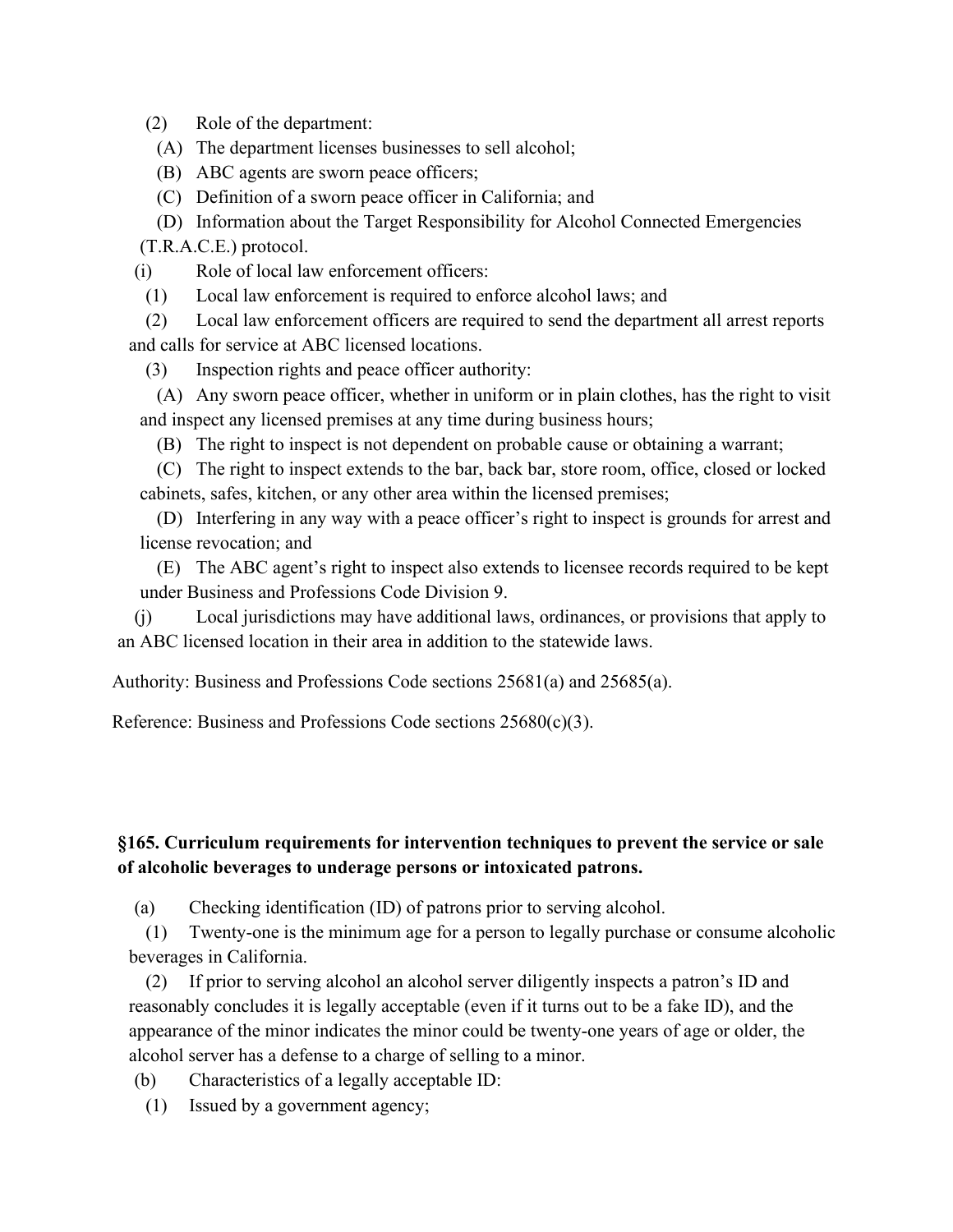(2) Contains the name, date of birth, photograph, and physical description of the ID holder; and

(3) A valid expiration date.

(c) Legally acceptable ID's including the information found in Business and Professions Code § 25660:

- (1) State issued driver's licenses and identification cards;
- (2) Military ID's, even without a physical description of the ID holder; and
- (3) Government issued passports, even without a physical description of the ID holder.
- (d) Unacceptable ID's:
	- (1) Expired ID;
	- (2) School or Work ID;
	- (3) Obviously altered ID;
	- (4) ID belonging to someone else; and
	- (5) Interim or temporary state issued driver licenses.
- (e) Elements of a valid California Real ID.
- (f) Elements of a valid California Federal Non-Compliant ID.
- (g) Indicators of a false ID:
	- (1) Photograph appears raised or altered;
	- (2) Thickness of the card, too thick or too thin;
	- (3) Lumps, bumps, or creases on the surface of the card;
	- (4) The card can be peeled apart;
	- (5) Alterations of the birthdate; and
- (6) Signature written in ink.
- (h) Techniques for checking ID:
	- (1) Physically hold the ID;
	- (2) Look at the front and back of the ID;
	- (3) Compare the photograph to the ID holder;
	- (4) Compare the physical description to the ID holder;
	- (5) Verify the information on the card by asking questions of the ID holder;
	- (6) Compare the signature on the ID to a fresh signature given by the ID holder; and
	- (7) Check for security features visible by UV light or flashlight.

(i) The alcohol server's right to refuse service of alcoholic beverages, information contained in Business and Professions Code § 25659.

(j) Avoiding service to obviously intoxicated patrons:

(1) Use effective listening and visual cues to determine when patrons have become obviously intoxicated; and

(2) Do not advocate for continued drinking when one patron attempts to buy a beverage for another patron who no longer wants a beverage.

- (k) When to refuse service:
	- (1) If a patron's ID is invalid;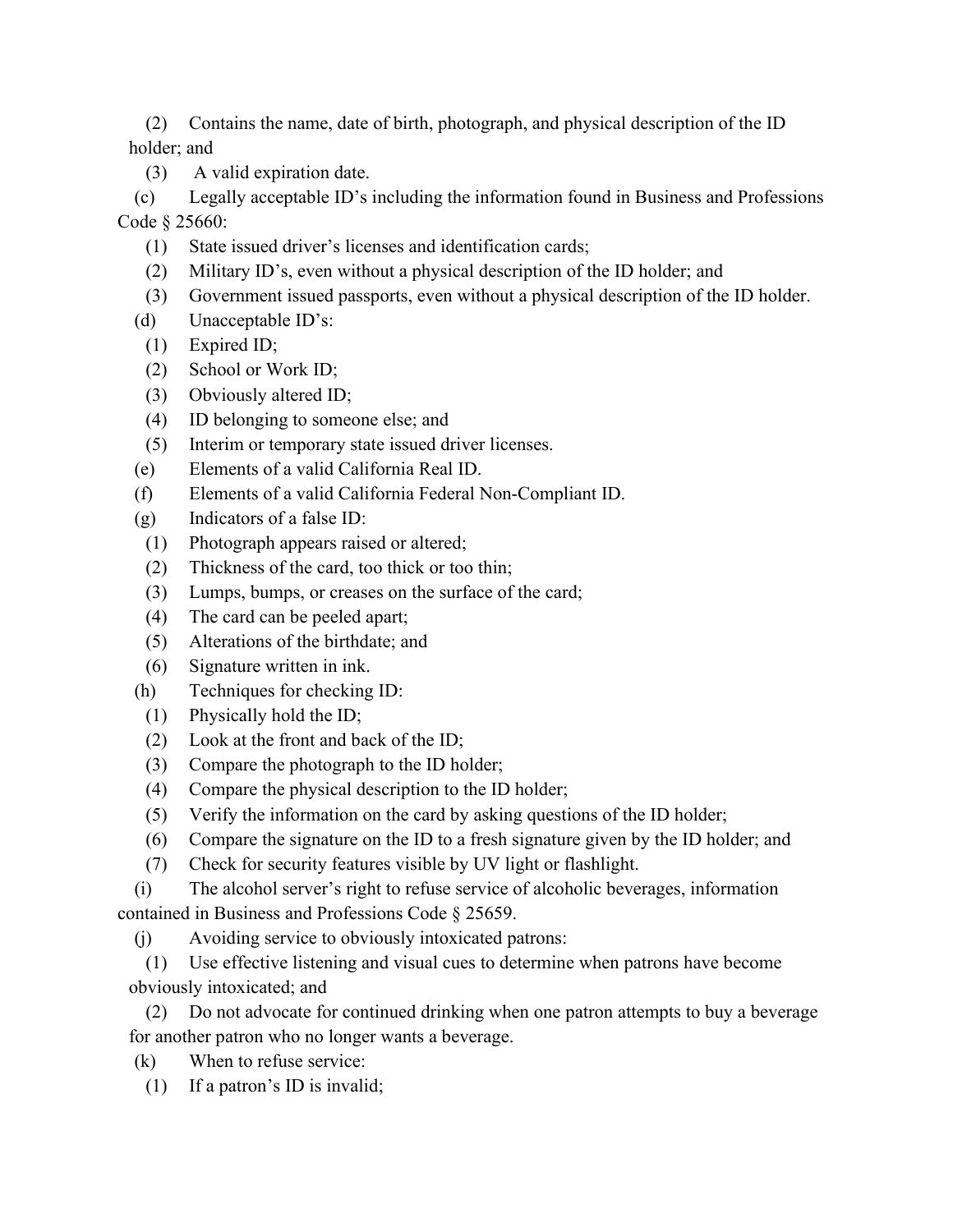(2) If the patron becomes belligerent;

(3) If a patron is obviously intoxicated either by alcohol, medication, or recreational or illegal drugs;

- (4) If a patron requests service outside the hours of operation; and
- (5) If a server has any doubts about any of the preceding factors.
- (l) Techniques for an alcohol server refusing service to a patron:
	- (1) Be courteous but firm in telling patrons they can no longer be served;
	- (2) Be quiet and discrete;
	- (3) Be assertive in the decision to stop alcoholic beverage service;
	- (4) Focus on statements about the alcohol server's duty and liability not to serve;
	- (5) Do not bargain with the patron;
- (6) The server should inform managers and co-workers of the decision, identity of the person, and reasons the person should no longer be served alcohol;
	- (7) Inform other members of the patron's group, if any; and
	- (8) Offer a glass of water, non-alcoholic beverage, or food item.
- (m) Identifying persons under the influence of medication or recreational or illegal drugs.
	- (1) Depressants:
		- (A) Define what a depressant is;
		- (B) Identify common depressants; and
		- (C) Identify signs of a patron being under the influence of a depressant.
	- (2) Stimulant:
		- (A) Define what a stimulant is;
		- (B) Identify common stimulants; and
	- (C) Identify signs of a patron being under the influence of a stimulant.
	- (3) Hallucinogenic (psychedelics):
		- (A) Define what a hallucinogenic is;
	- (B) Identify common types of hallucinogenic; and
	- (C) Identify signs of a patron being under the influence of a hallucinogenic.

Authority: Business and Professions Code sections 25681(a) and 25685(a).

Reference: Business and Professions Code sections 25680(c)(4).

# **§166. Curriculum requirements for the development of management policies that support the prevention of service or sale of alcoholic beverages to underage persons or intoxicated patrons.**

(a) ABC Licensee's duty to ensure policies are created to guide employees in the service of alcoholic beverages for consumption in their licensed premises according to legal standards:

(1) If an administrative violation occurs on the licensed premises, the license for that premises is at risk for administrative penalties;

(2) Information contained in Title 4 California Code of Regulations § 144;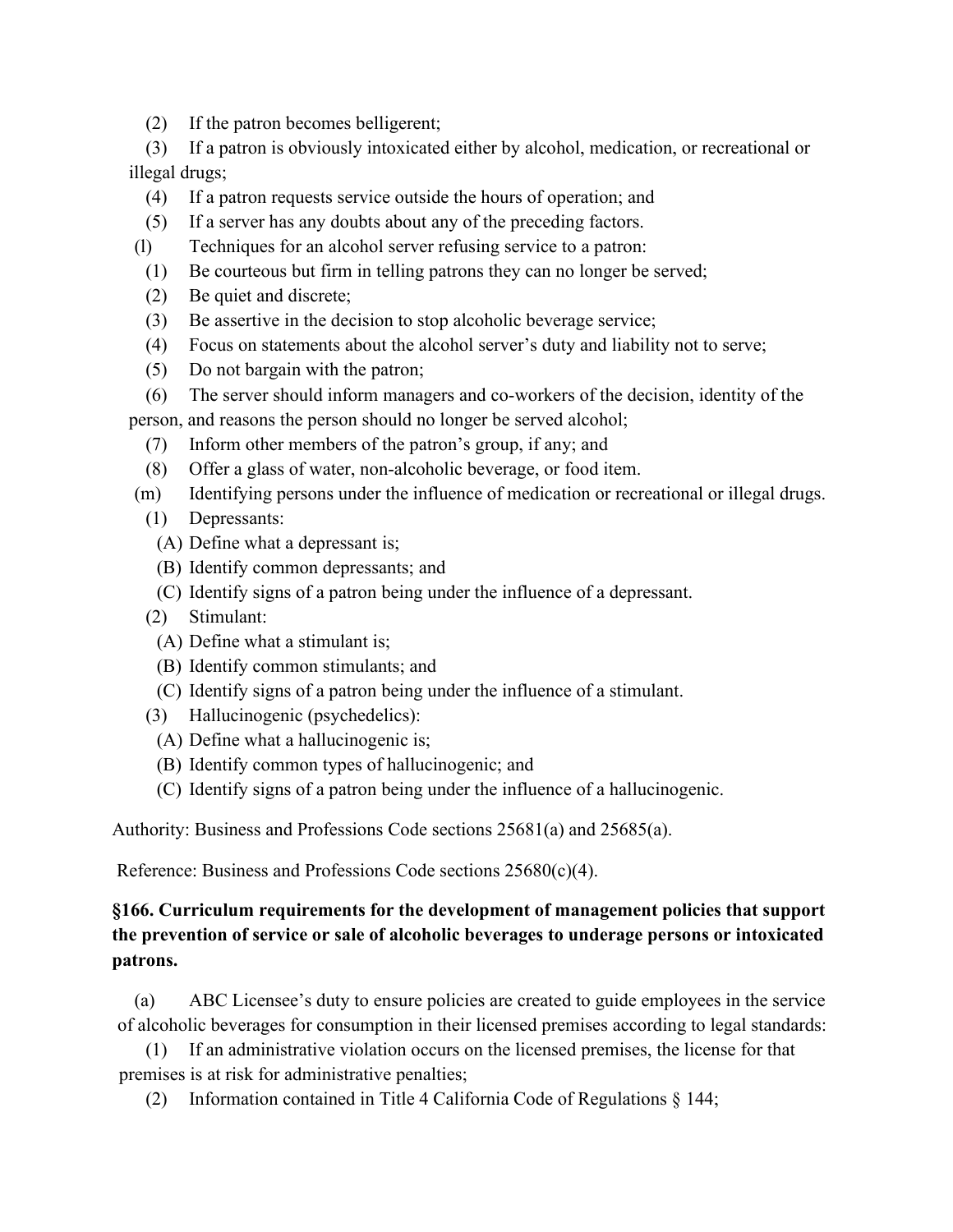(3) Explanation of aggravating and mitigating factors upon administrative penalties; and

(4) Information contained in Business and Professions Code § 23095(a)-(c).

(b) Benefits for an ABC on-premises licensee of having policies in place for the service of alcoholic beverages for consumption to the public:

(1) Policies ensure uniformity of responsible business practices;

(2) Policies ensure an ABC licensed premises is a safe and comfortable space for patrons and employees; and

(3) Policies reduce the risk of criminal, civil, and administrative liability for the ABC licensee, its agents, and its employees.

(4) Effective policies increase profitability of the ABC licensed premises.

(c) Guidelines for the effective development of policies for the service of alcoholic beverages for consumption to the public:

(1) Develop policies to enforce objectives like preventing alcohol service to minors and overly-intoxicated persons;

(2) Develop policies to comply with all state and local laws pertaining to the ABC onpremises licensed premises; and

(3) Develop strategies for instructing and reinforcing policy implementation by management and employees.

(d) Guidelines for the effective use of policies for the service of alcoholic beverages for consumption to the public:

(1) Written policies should be clear and specific;

(2) Policies should be reviewed for relevance and accuracy, especially if there are frequent incidents of violence or illegal activity requiring peace officer assistance;

- (3) Policies need to be taught and enforced with each employee; and
- (4) Policies should be reinforced through regular training and meetings with employees.
- (e) Critical RBS policy elements:
	- (1) Stopping alcoholic beverage service to a patron;
	- (2) Encouraging intoxicated patrons travel home safely;
	- (3) Handling patrons who arrive already intoxicated;
	- (4) Handling potentially violent situations;
	- (5) Handling illegal activities;
	- (6) Dealing with underage patrons;
	- (7) How and when to check a patron's identification;
	- (8) Handling emergency situations;
	- (9) Implementing an incident log;
	- (10) Prohibiting employees consuming alcohol while working; and

(11) Prohibiting promotions that encourage intemperate consumption of alcoholic beverages or unlawful discrimination:

- (A) Two for one drink specials;
- (B) Ladies nights; and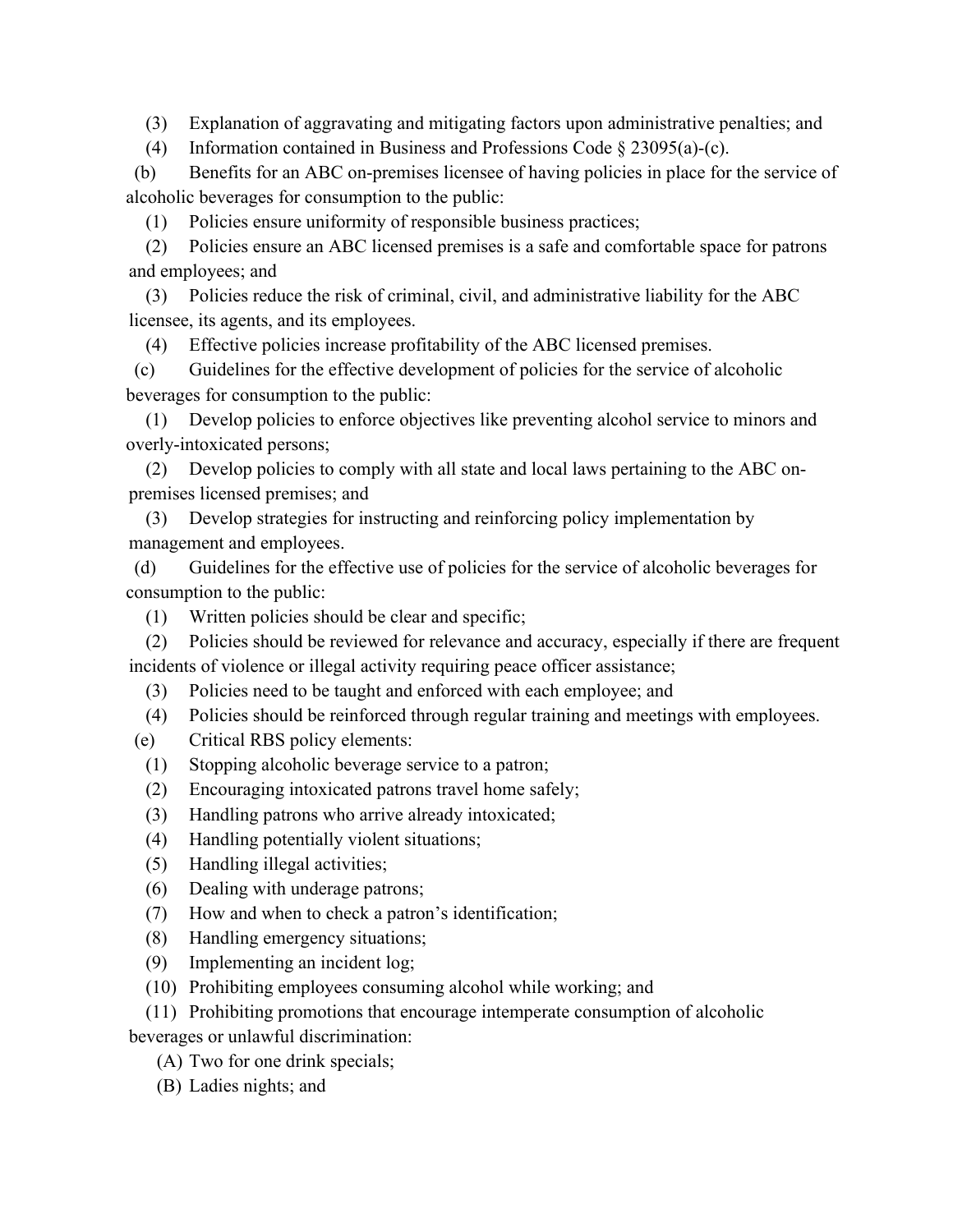(C) All you can drink or 'bottomless' alcoholic drink specials.

(f) Use of an incident log for the following incidents for employee communication:

- (1) When alcoholic beverage service was stopped for a patron;
- (2) When alternate transportation has been arranged for a patron;

(3) Any seizure of an identification;

(4) A patron becoming ill due to over consumption of alcohol;

(5) Any injury, medical treatment, or hospitalization of a person on the ABC licensed premises;

(6) Any illegal or violent incidents occurring on the ABC licensed premises; and

(7) Any calls for law enforcement assistance or other contact with peace officers.

(g) Interacting with law enforcement:

(1) ABC licensees, their employees, and their agents are expected to cooperate with all sworn peace officers, including ABC agents and local law enforcement;

(2) Frequent calls for law enforcement assistance at an ABC - licensed premises can be grounds for an administrative action to suspend or revoke the license; and

(3) Policy changes to avoid frequent need for law enforcement assistance could include hiring more employees, closing earlier, hiring security guards, changing the type of music played, and increasing lighting on the premises.

(h) Discrimination against classifications of individuals included in California Civil Code § 51.6 at an ABC licensed premises is prohibited:

- (1) Information contained in Business and Professions Code § 125.6; and
- (2) Prohibition includes discrimination by drink specials.

(i) Hiring practices for alcohol servers:

(1) To pour and serve an alcoholic beverage, an employee must be 21 years or older;

(2) If incidental to food service, an employee who is at least 18 years old may serve an alcoholic beverage, but not pour;

(3) ABC on-premises licensees must independently confirm any employed or contracted alcohol server is certified under Business and Professions Code  $\S 25682$  (b)(1); and

(4) ABC on-premises licensees' employment and payroll records shall be kept for four years and made available for inspection by ABC agents upon request.

(j) Good hospitality policies for the service of alcoholic beverage for consumption by patrons at an ABC licensed premises:

(1) Offer or serve a glass of water with the service of alcohol;

- (2) Serve one beverage per patron at a time;
- (3) Slow beverage service if needed;
- (4) Do not serve a beverage to anyone who does not want one;
- (5) Offer alternative non-alcoholic beverages;
- (6) Offer food promotions;
- (7) Offer promotions for designated drivers;
- (8) Advise managers and coworkers when ceasing service to a patron; and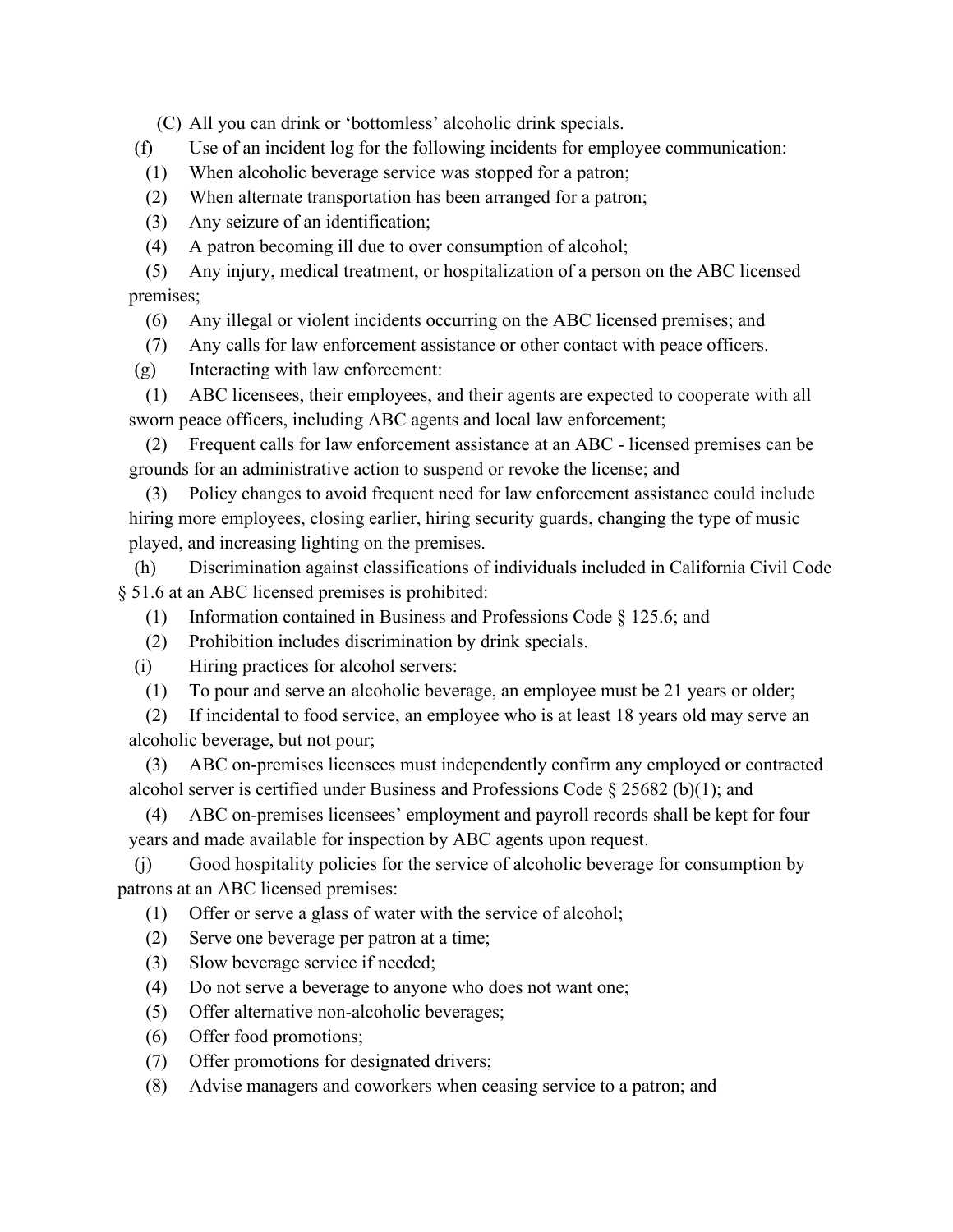(9) Encourage all patrons have a safe ride to their next destination.

(k) Monitoring patrons' alcoholic-beverage intake:

(1) The alcoholic drink equivalent, or standard drink, is a specific measure of 14  $g/0.6$  fl. oz. of alcohol per serving. The following are average sizes by type of alcohol and their average alcohol by volume.

(A) 12 oz. beer or cooler, about 5% alcohol by volume;

(B) 8 to 9 oz. malt liquor, including some beers greater than 7% alcohol by volume;

(C) 5 oz. table wine, 12% alcohol by volume; and

(D) 1.5 oz. 80 proof-distilled spirit, 40% alcohol by volume;

(2) Use measuring devices to ensure standard drink sizes or alcoholic drink equivalents are used for all types of alcoholic beverages. The size of an alcoholic drink equivalent is dependent upon the alcoholic beverage's alcohol by volume or ABV;

(3) Mixed beverages may have multiple servings within one drink; and

(4) Using correct pours ensures profitability of the business and helps the alcohol server calculate how much a patron has consumed to comply with other policies against serving obviously intoxicated patrons.

(l) Policies for monitoring common behavior of minors seeking alcohol service:

(A) One patron ordering alcoholic beverages for a large group that may include one or more minors;

(B) Making excuses for not having an identification; and

(C) Finding secluded locations in the licensed premises where employees cannot monitor their activity.

(m) Polices on the economics of quality hospitality service:

(A) Having multiple interactions with patrons to evaluate their moods and needs;

(B) Listening to patron complaints, compliments, and suggestions for improvement of service;

(C) Sharing feedback with management; and

(D) Recognizing that better service and patron engagement will help the establishment be more popular and more productive.

Authority: Business and Professions Code sections 25681(a) and 25685(a).

Reference: Business and Professions Code 25680(c)(5).

#### **§167. Accreditation Agencies Application and Standards.**

(a) To seek approval to be an accreditation agency, a business entity must submit the following information and items to the department:

(1) Legal entity name and DBA of the applicant;

(2) Applicant's type of business entity, together with a copy of all applicant's business entity formation documents;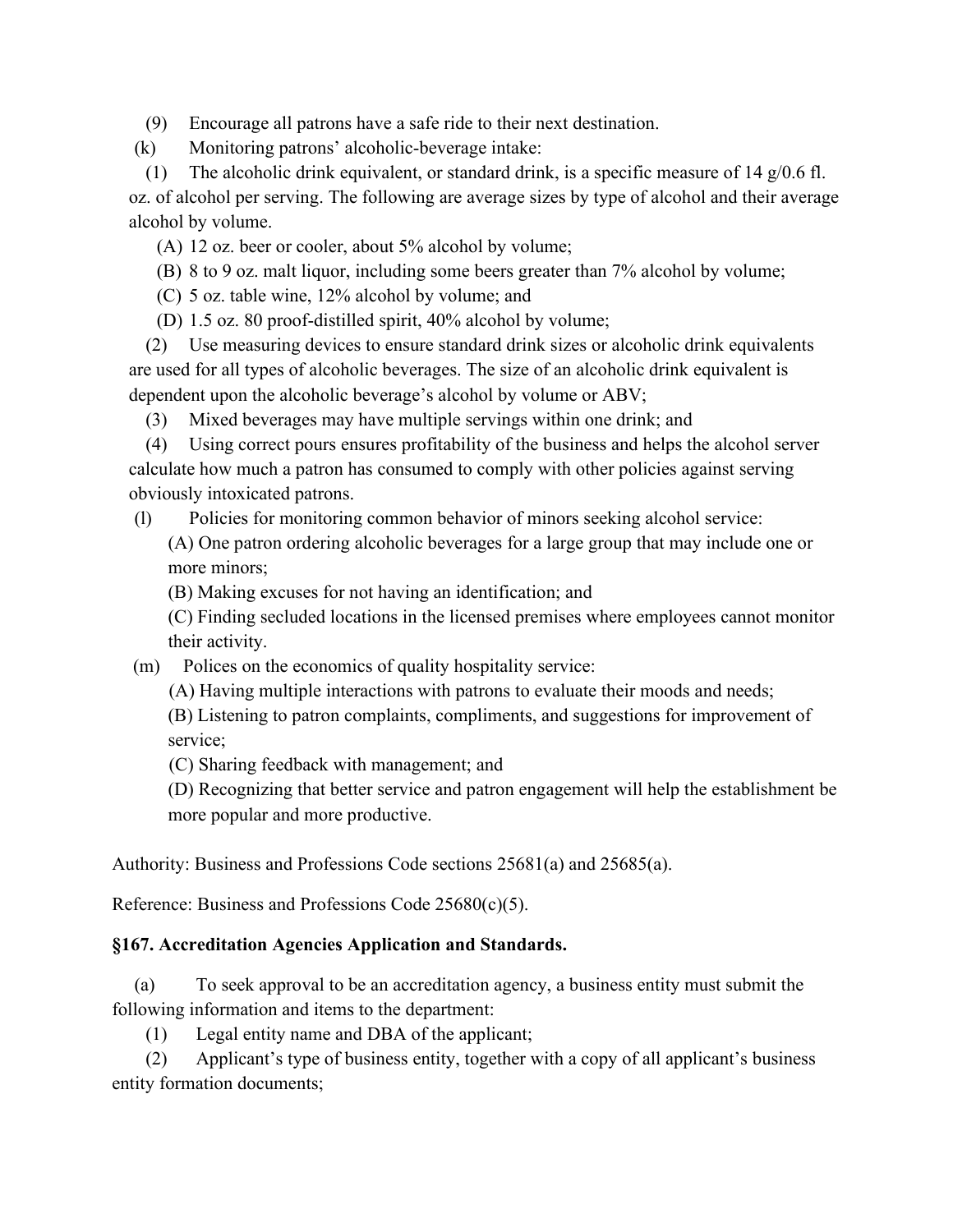(3) If the applicant is a corporation, limited liability company, general partnership, limited partnership, or limited liability partnership, the applicant must provide proof of registration with the California Secretary of State, including identification of the person designated for service of process and the contact information for service of process;

(4) A list of each owner and officer of the applicant, and the mailing address, phone number, email address, and title of each owner and officer;

(5) Primary email contact information of the applicant;

(6) Primary telephone contact information of the applicant;

(7) Primary business address of the applicant;

(8) Mailing address of the applicant if different from the primary business address;

(9) A list of all arrests and all convictions for each owners and officers of the applicant's business entity;

(10) An affidavit explaining in writing how the applicant's business entity, and each owner and officer, intend to comply with the accreditation agency approval criteria found in California Code of Regulations Title 4 § 167(b);

(11) Descriptions of accreditation policies and procedures to approve training providers and RBS training courses using the standards in Business and Professions code § 25681(b) and California Code of Regulations Title 4 §168(b); and

(12) Valid fingerprint record for every owners and officers of applicant;

(A) The department shall use background checks of the valid fingerprint records to confirm the lists of arrests and convictions submitted by the applicant. The department will also use the valid fingerprint records to monitor if any owner or officer of the applicant are subsequently arrested or convicted for the purpose of determining continued qualification.

(B) The applicant is responsible for the payment of any fees associated with the review or verification of criminal history by valid fingerprint record for any owner and officer of the applicant by background check; and

(13) The initial review fee set forth in this section, subsection  $(m)(1)$ .

(b) Approval criteria for an accreditation agency:

(1) An accreditation agency, its owners and officers, director, employees, or agents shall not have any ownership interest, directly or indirectly, in the business, property or license of any ABC licensee;

(2) An accreditation agency, its owners and officers, director, employees, or agents shall not have any ownership interest, directly or indirectly, in the business or property of any training provider;

(3) An accreditation agency, its owners and officers shall not be RBS trainers.

(4) An accreditation agency shall have the ability to provide technical support to training providers it accredits;

(A) For purposes of this subsection, "technical support" means service, help, or advice provided by the accreditation agency to a training provider who is attempting to be accredited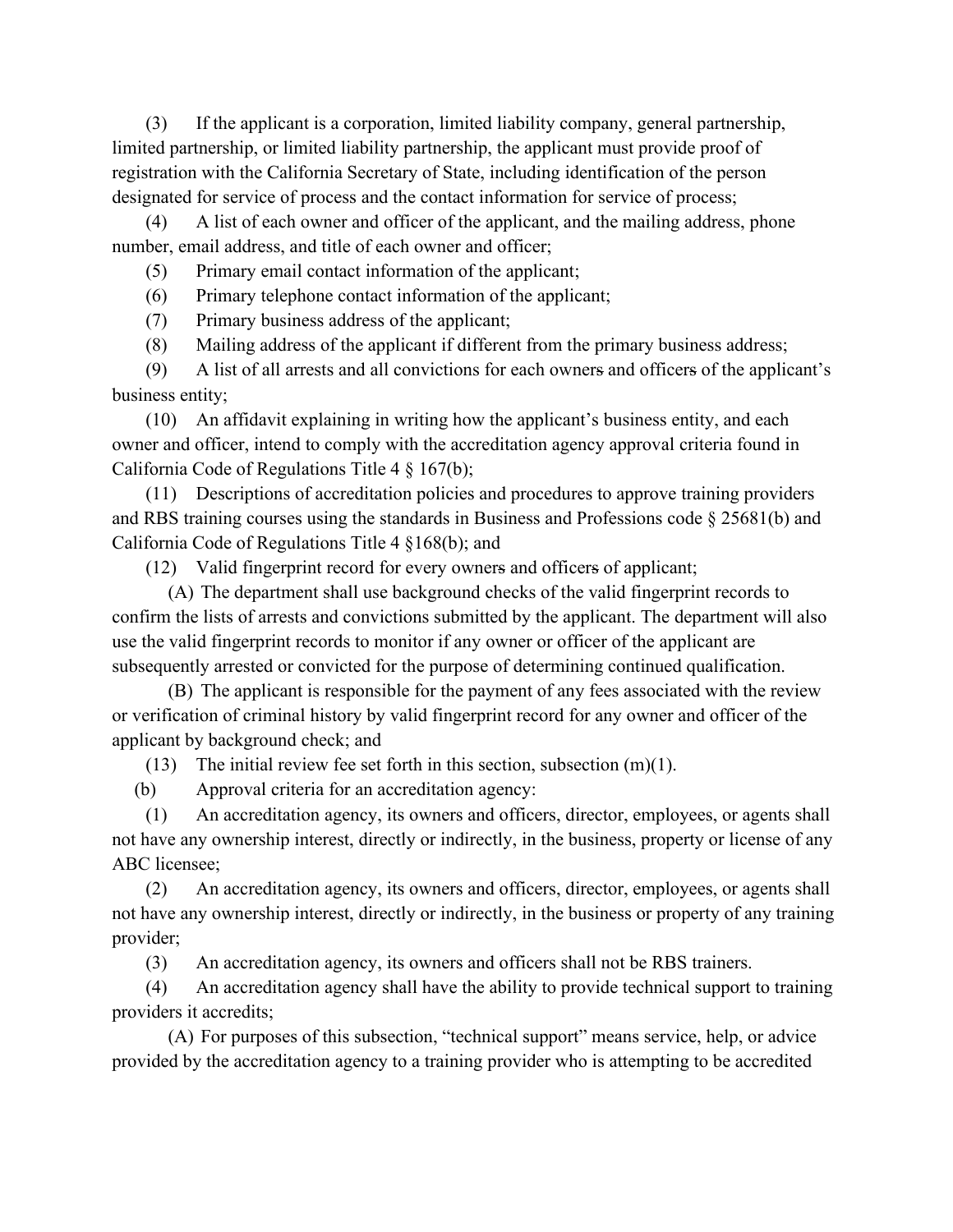through any electronic system used by the accreditation agency for the collection of training provider information or materials.

(5) An accreditation agency shall apply the same standards for approval of RBS training providers and RBS training courses used by the department as set forth in Business and Professions code § 25681(b) and California Code of Regulations Title 4 §168(b);

(6) An accreditation agency shall maintain strict data security protocols that protect disclosure of private training provider information, including payment information, received during its RBS training course approval process; and

An accreditation agency's owners and officers must not have been convicted of any crimes of moral turpitude, as that term is applied to ABC license holders under Business and Professions Code §24200(d).

(c) If the department needs more information or clarification to approve an accreditation agency application, the prospective accreditation agency will have 60 days to respond from the date the department's request is issued. If the prospective accreditation agency does not respond within the specified period, the application will be deemed abandoned and withdrawn. The accreditation agency's response is considered received the day it is delivered to the department either electronically, in person, or by mail.

(d) Accreditation agencies shall notify the department of any change to the contact information provided to the department during the application process. Any department communication is presumed received and notice requirements are deemed effective if the communication is sent to the accreditation agency using the contact information on record with the department.

(e) Accreditation agencies shall maintain current lists of all owners and officers and ensure any changes to its owners and officers continue to comply with the accreditation agency approval criteria.

(f) When approving a training provider or RBS training course, an accreditation agency shall use the policies and procedures to approve training providers and RBS training courses it submitted to the department under California Code of Regulations Title 4 §167(a)(11).

(g) Whenever an accreditation agency gives an accreditation to a training provider, the accreditation agency shall within five business days provide the following to the department, notice of the training provider accreditation and the record of information for the accredited training provider.

(h) An accreditation agency shall provide the department with a record of all information the accreditation agency received from the training provider during its approval process. The record must include the following documents;

(1) the RBS training course;

(2) handouts, electronic files, or transcripts;

(3) explanation and affidavit that the training provider complies with all training provider approval criteria;

(4) written explanation of the interactivity elements in the RBS training course;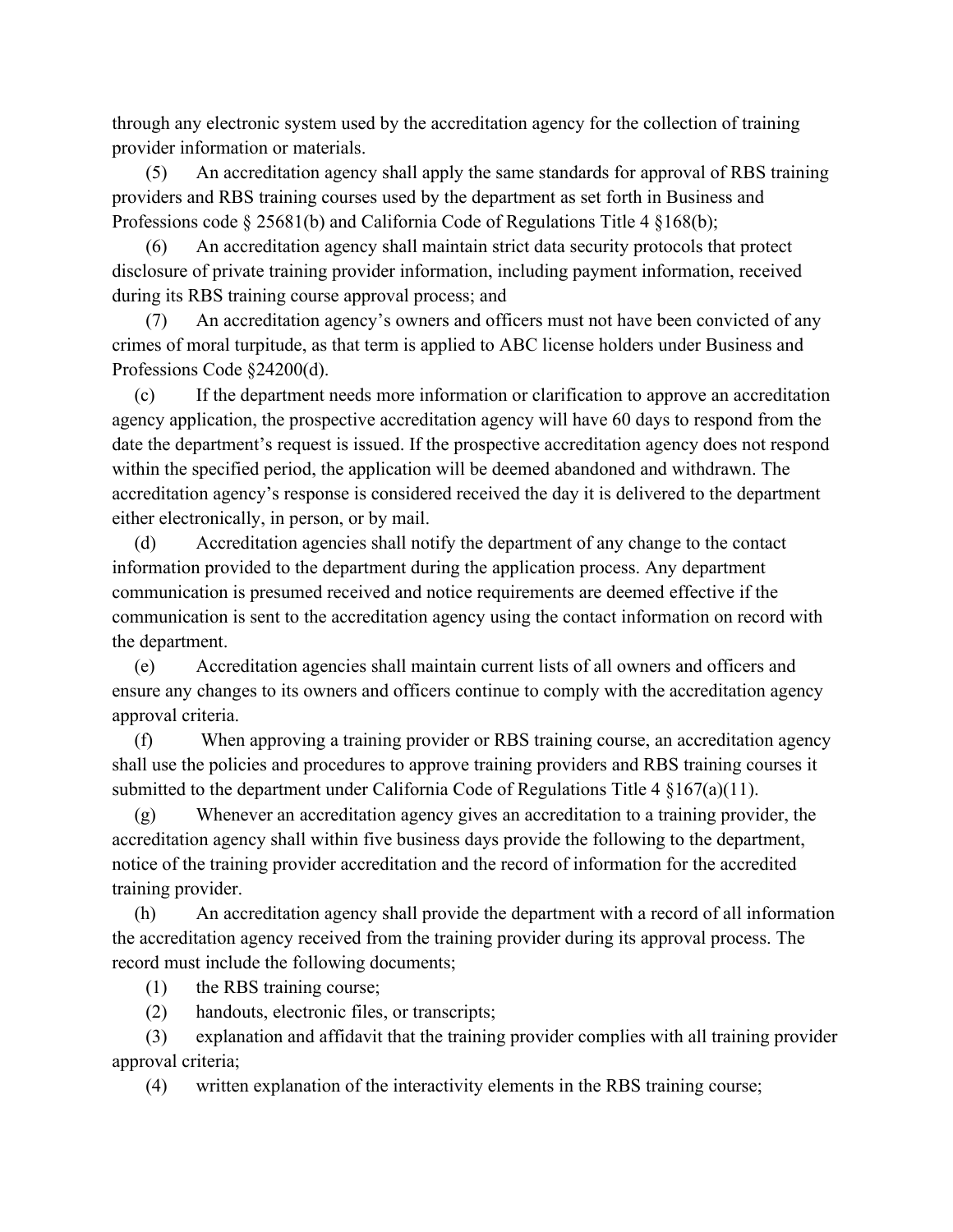(5) written explanation of training provider's compliance with the record keeping, customer support, and security requirements; and

(6) the lists of all arrests and convictions for crimes of moral turpitude by every owners and officers of the applicant training provider.

(i) The record shall be submitted to the department in electronic formats through the department's online certification system.

(j) The department may deny, revoke, or suspend an accreditation agency approval if it finds any of the following conduct by the accreditation agency:

(1) The accreditation agency does not meet the approval criteria;

(2) The accreditation agency application is incomplete;

(3) The accreditation agency misrepresented material facts in its application;

(4) The department is informed an owner or officer of the accreditation agency has committed a crime of moral turpitude, as that term is applied to ABC license holders under Business and Professions Code §24200(d);

(5) The accreditation agency fails to inform the department of a change in its owners or officers;

(6) The accreditation agency perpetuates a fraud in approving training providers;

(7) The accreditation agency does not provide the department with requested records justifying training provider approvals;

(8) The accreditation agency fails to notify the department of training provider approvals; or

(9) The accreditation agency does not follow the standards set forth in Business and Professions code § 25681(b) and California Code of Regulations Title 4 §168(b) to approve training providers.

(k) The department authorization to be an accreditation agency grants the accreditation agency the due process rights accorded to ABC licensees under Business and Professions code § 23009 but does not grant a license to the accreditation agency. If an accreditation agency wishes to challenge a department decision to deny, suspend, or revoke department authorization, it is subject to the processes, procedures, and due process rights of licensees under Business and Professions Code Division 9 Chapters 6 – 8.

(l) The accreditation agency must renew its approval annually.

(1) Approvals expire at midnight on the last day of the month in which the approval was given in the previous year.

(2) On or before the first day of the month preceding the month that the approval expires, the department shall notify the accreditation agency using the contact information on file with the department.

(3) To seek renewal, the accreditation agency shall submit an itemized list of any changes it has made since its submission of its initial application, or last annual renewal, that modifies how the accreditation agency approves training providers, approves RBS training courses, or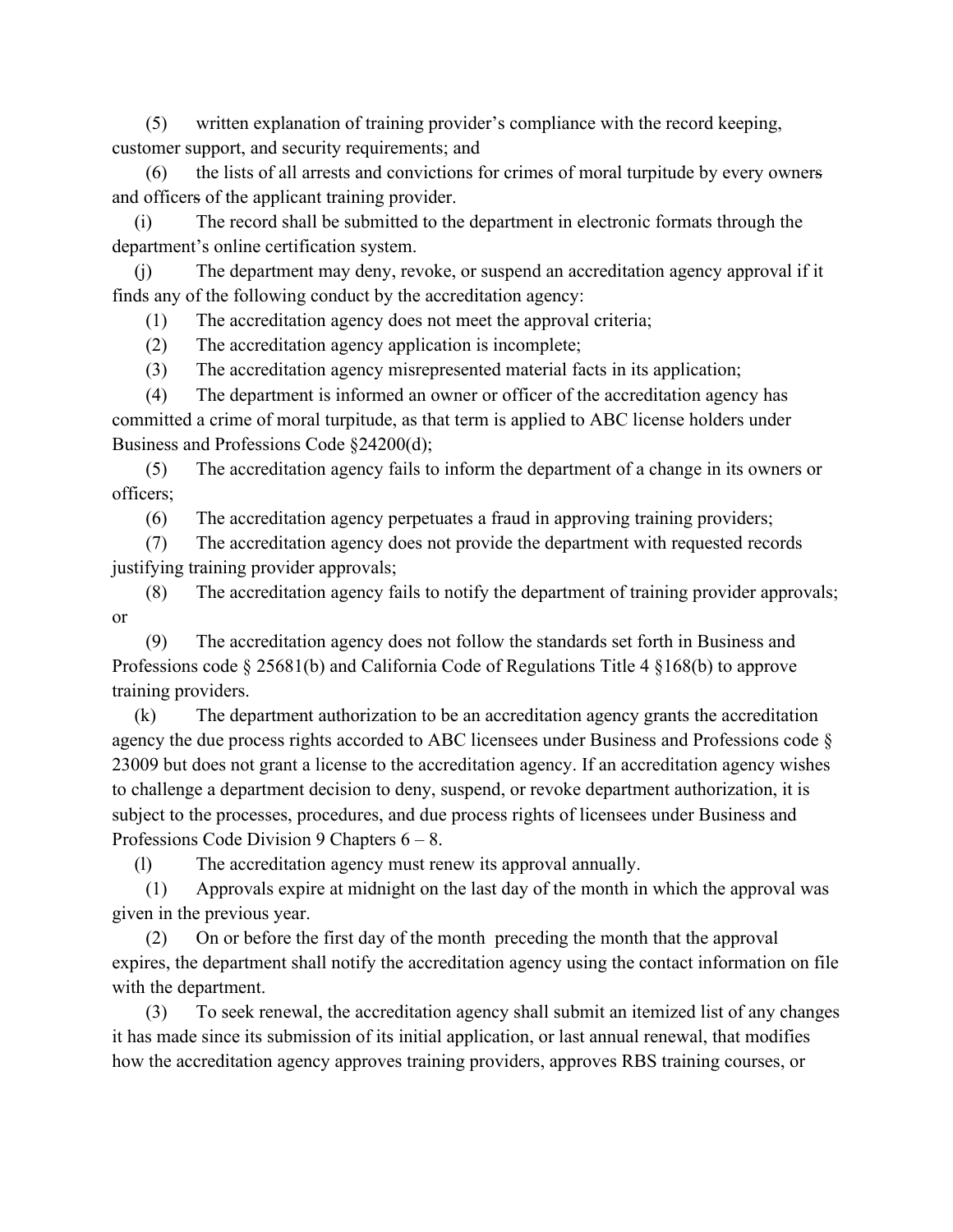complies with the accreditation agency approval criteria. The accreditation agency shall submit the annual renewal fee set out in California Code of Regulations Title 4  $\S$  167 (m)(2).

(4) The department shall review the submitted list of changes and renew the accreditation agency using the same approval standards as the initial review.

(5) If an approval expires pursuant to subsection  $(l)(1)$ , the approval may still be renewed within 60 calendar days of the expiration following the process described in subsection (*l*)(3). For renewals submitted during this 60-day time period, the accreditation agency shall submit payment of the annual renewal fee set out in California Code of Regulations Title 4 § 167 (m)(2), plus a penalty fee that shall be equal to 50 percent of the annual renewal fee.

(6) Unless otherwise terminated, or until renewed, an approval that is in effect during the expiration month shall continue in effect through midnight of the 60th day following expiration of the approval pursuant to subsection  $(l)(1)$ , at which time it is automatically cancelled.

(7) On or before the 10th day preceding the cancellation of the approval pursuant to subsection (*l*)(6), the department shall notify the accreditation agency using the contact information on file with the department that its approval will be cancelled under California Code of Regulations Title  $4 \frac{1}{9}$  167(1)(6).

(m) The following non-refundable fees are established to recover the reasonable costs of the department for review, approval, and renewal of the accreditation agency standards:

- (1) Initial accreditation agency review fee of \$1,000.00; and
- (2) Annual renewal fee of \$250.00.

Authority: Business and Professions Code sections 25681(a), 25685(a), and 25685(b).

Reference: Business and Professions Code sections 23009, 24200(d), and 25681.

#### **§168. Training provider application and standards for approval by the department.**

(a) To seek departmental approval to be a training provider, an individual or business entity must submit the following information *and items* to the department through its online certification system to complete an application:

(1) Legal entity name and DBA of the applicant;

(2) Applicant's type of business entity, together with a copy of all founding business entity formation documents;

(3) If the applicant is a corporation, limited liability company, general partnership, limited partnership, or limited liability partnership, the applicant must provide proof of registration with the California Secretary of State, including identification of the person designated for service of process and the contact information for service of process;

(4) A list of each owner and officer of the applicant, and the mailing address, phone number, email address, and title of each owner and officer;

- (5) Primary email contact information of the applicant;
- (6) Primary telephone contact information of the applicant;
- (7) Primary business address of the applicant;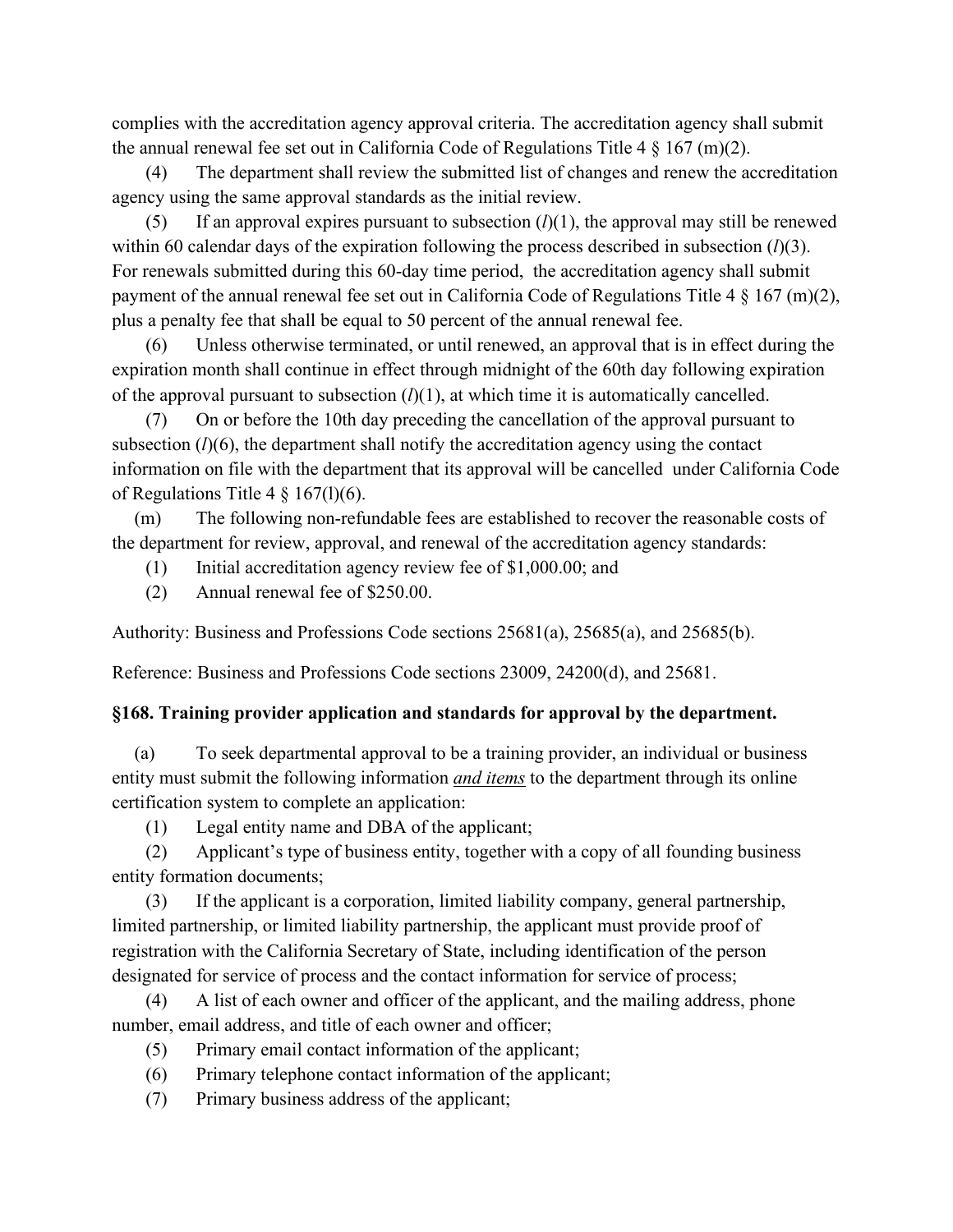(8) Mailing address of the applicant if different from the primary business address;

(9) A proposed RBS training course, consisting of an electronic program, electronic files, recordings, transcripts, or course outline to be approved by the department, and an itemized and tabulated record of how the proposed RBS training course complies with California Code of Regulations Title 4 §§161-166;

(10) Written explanation of the interactivity elements to be used in its proposed RBS training course required by California Code of Regulations Title 4 §161 (b);

(11) A copy of the handouts, electronic files, or transcripts detailing the RBS training course content provided to alcohol servers for their use after completing the RBS training course as required by California Code of Regulations Title 4 §161 (c);

(12) An affidavit explaining in writing how the applicant's business entity, and each owner and officer, comply with the training provider approval criteria found in California Code of Regulations Title 4 §168(b);

(13) A list of all arrests and all convictions for each owner and officer of the applicant's business entity;

(14) The initial review fee set forth in California Code of Regulations Title  $4 \frac{8}{9}$  168.3(1)(1).

(b) Department's approval criteria for training providers:

(1) A training provider must, in its affidavit required under §168(a)(12), demonstrate that its RBS training course was created by persons with a background and experience in the fields of alcohol service, training, hospitality, and psychology to meet the requirement in Business and Professions Code § 25681(b)(1)(A). Each required field may be covered by a different individual involved in the creation of the RBS training course whether owner, employee, or consultant. Background and expertise may be demonstrated by degrees, certifications, trainings, or work experience;

(2) A training provider's proposed RBS training course(s) must comply with the minimum standard curriculum as set forth in California Code of Regulations Title 4 §§161-166 herein and be approved by the department or an accreditation agency prior to its use;

(3) Training providers must comply with the requirement in Business and Professions Code § 25681 (b)(1)(B) for keeping records of alcohol server certifications issued. Training providers may use the department's online certification system as a compliant record keeping program;

(4) Training providers must comply with the requirement in Business and Professions Code  $\S 25681$  (b)(1)(C) to have the ability to give technical support required for alcohol servers to complete their RBS training course;

(A) For purposes of this subsection, "technical support" means service, help, or advice provided by the training provider to a person who is attempting to be certified through any electronic system used by the training provider for the collection of student data for registration with the training provider or dissemination of its RBS training course or associated required materials.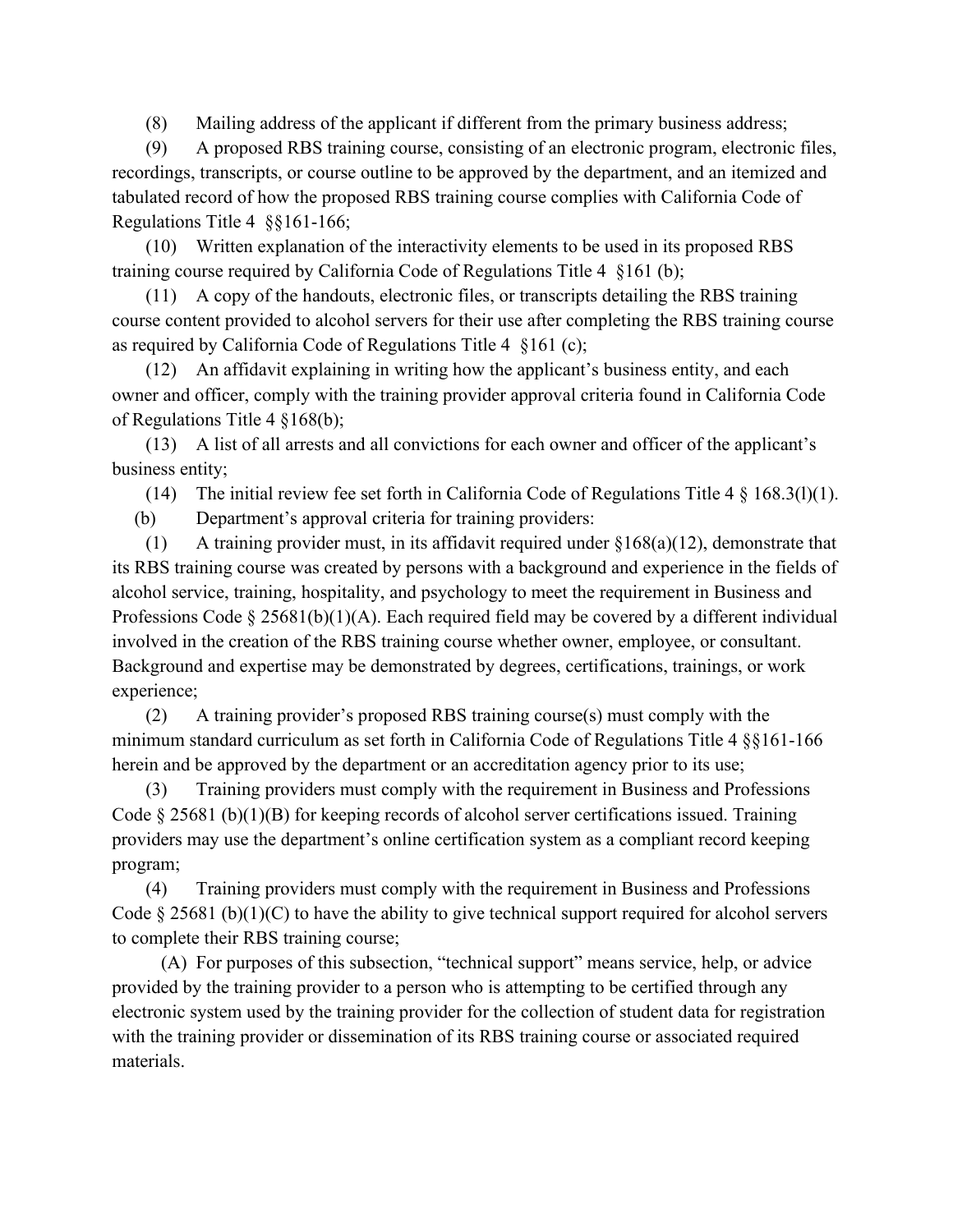(5) Training providers must comply with the requirement in Business and Professions Code § 25681 (b)(1)(D) for data security protocols for any collected alcohol server information, online payments, and alcohol server certification records kept outside the department's online certificate system; and

(6) Training providers' owners and officers must not have been convicted of any crimes of moral turpitude, as that term is applied to ABC license holders under Business and Professions Code §24200(d).

(c) If the department needs more information or clarification to approve a training provider application, the prospective training provider will have 60 days to respond from the date the department's request is issued. If the prospective training provider does not respond in the specified time period, the application will be deemed abandoned and withdrawn. The training provider's response is considered received the day it is delivered to ABC either electronically, in person, or by mail.

Authority: Business and Professions Code sections 25681(a), 25681(b), and 25685(a).

Reference: Business and Professions Code sections 23009, 24200(d), and 25681.

# **§168.1. Registration of training providers approved by an accreditation agency.**

(a) If a training provider and its RBS training course are approved through an accreditation agency, the training provider does not need to pay any departmental fees for the initial review of its RBS training course.

(b) If a training provider and its RBS training course is approved through an accreditation agency, the training provider must provide the following registration information to the department after or concurrent with accreditation agency approval in order to operate under their approval:

(1) Legal entity name and DBA of the applicant;

(2) Applicant's type of business entity, together with a copy of all applicant's business entity formation documents;

(3) If the applicant is a corporation, limited liability company, general partnership, limited partnership, or limited liability partnership, the applicant must provide proof of registration with the California Secretary of State, including identification of the person designated for service of process and the contact information for service of process;

(4) A list of each owner and officer of the applicant, and the mailing address, phone number, email address, and title of each owner and officer;

- (5) Primary email contact information of the applicant;
- (6) Primary telephone contact information of the applicant;
- (7) Primary business address of the applicant;
- (8) Mailing address of the applicant if different from the primary business address;

(9) A list of all arrests and all convictions for each owner and officer of the applicant's business entity;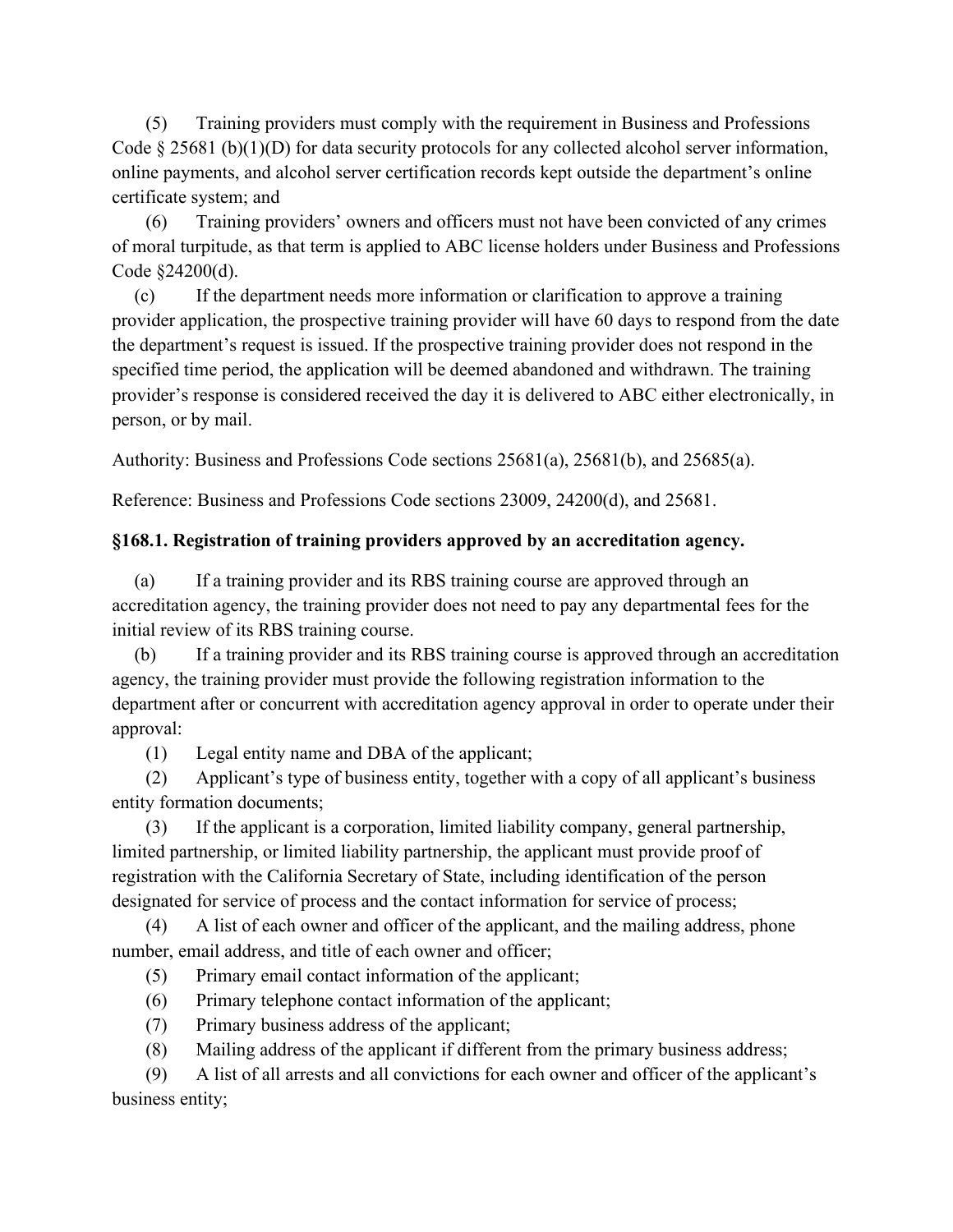(c) Training provider registration must be completed prior to beginning the fingerprinting verification process for each owner and officer of applicant required under California Code of Regulations Title 4 § 168.2.

Authority: Business and Professions Code sections 25681(a), and 25685(a).

Reference: Business and Professions Code sections 23009 and 25681.

### **§168.2. Fingerprinting by the department for all training providers.**

(a) After, or concurrent with, the approval of a training provider by the department, or accreditation of a training provider by an accreditation agency, the training provider must provide a valid fingerprint record of each owner and officer of applicant to the department. When available, the valid fingerprint record shall be submitted electronically.

(b) The department shall use background checks of the valid fingerprint records to confirm the lists of arrests and convictions submitted by a training provider. The department will also use the valid fingerprint records to monitor if any owner and officer of a training provider are arrested or convicted of a crime involving moral turpitude.

(c) The department must receive the results of the background checks on the valid fingerprint record for each owner and officer of the applicant prior to the training provider being placed upon the department's approved training-provider list.

(d) The applicant is responsible for the payment of any fees associated with the review or validation of criminal history by valid fingerprint record for any owner and officer of the training provider by background check.

Authority: Business and Professions Code sections 25681(a), and 25685(a).

Reference: Business and Professions Code sections 23009, 24200(d), 25681, and 25685.

# **§ 168.3. Training provider review, modifications, and fees.**

(a) A training provider shall notify the department of any change to the contact information provided by the training provider to the department during the application or registration process by updating their contact information within the department's online certification system. Any department communication is presumed received and notice requirements are deemed effective if the communication is sent to the training provider using the contact information on record with the department.

(b) A training provider shall maintain current lists of its owners and officers and ensure any changes to its owners and officers continue to comply with the training provider approval criteria.

(c) A training provider must use one of its approved RBS training courses on file with the department whenever providing RBS training to alcohol servers under the RBSTPA.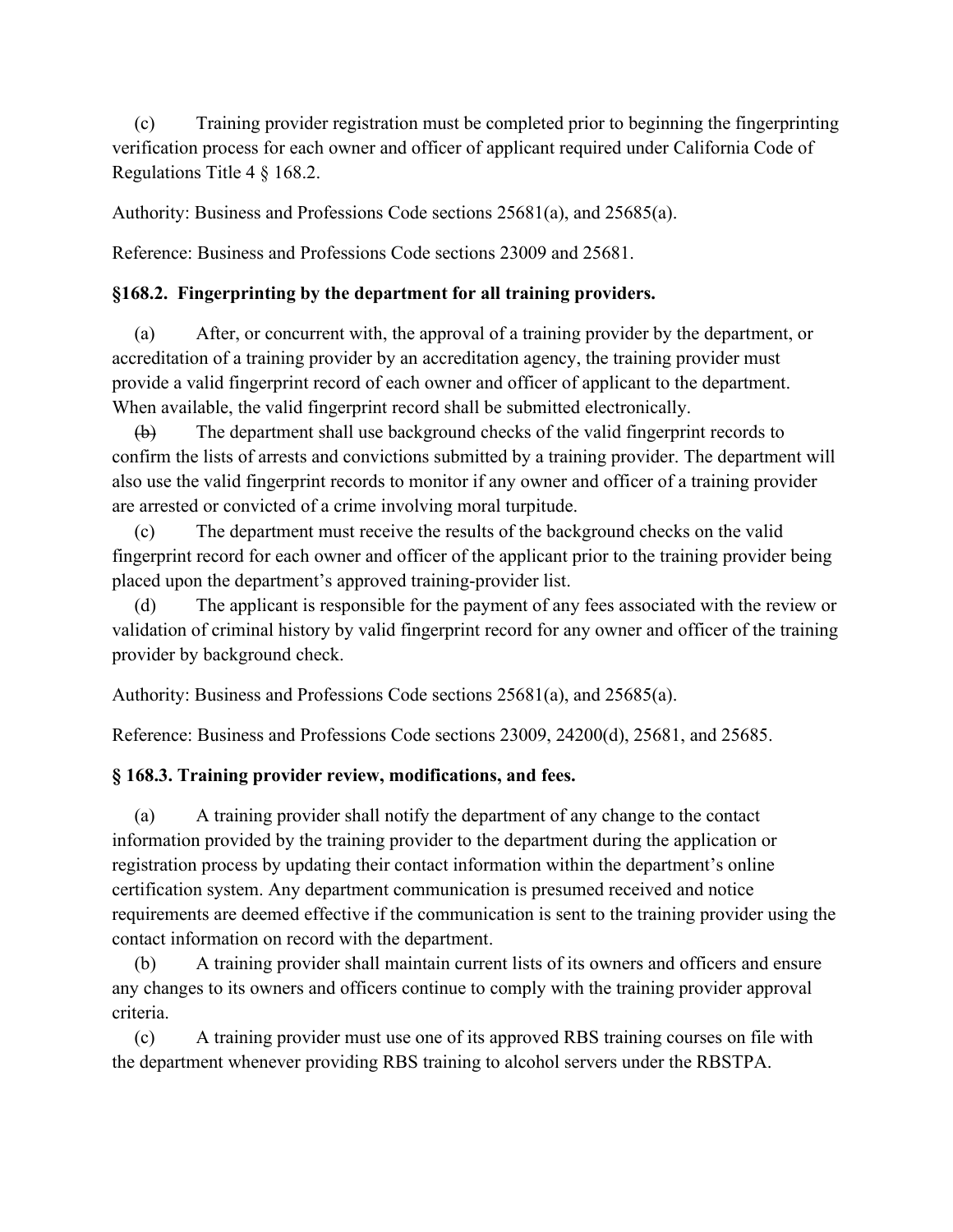(d) A training provider must notify the department using the online certification system within 24 hours of an alcohol server's completion of an approved RBS training course. Upon receiving this notification, the department will grant access to the alcohol server certification exam to the alcohol server through the online certification system registration under California Code of Regulations Title 4 § 170(b).

(e) The department shall review the effectiveness of all training provider RBS training courses through analysis of data collected when administering alcohol server certification exams. The department shall make the alcohol server certification exam data pertaining to a training provider's students available to the training provider through the department's online certification system.

(f) The department may deny, revoke, or suspend a training provider approval if it finds any of the following conduct by the training provider:

(1) The training provider does not meet the approval standards in this section;

(2) The training provider application is incomplete;

(3) The training provider misrepresented material facts within its application;

(4) The department is informed an owner or officer of the training provider has committed a crime of moral turpitude, as that term is applied to ABC license holders under Business and Professions Code §24200(d).;

(5) The training provider fails to inform the department of a change in its owners and officers;

(6) The training provider's RBS training course does not follow the standards set forth in Business and Professions code § 25681(b) and California Code of Regulations Title 4 §168;

(7) The training provider is not teaching from its RBS training course submitted toon file with the department pursuant to California Code of Regulations Title 4 § 168(a)(9)-(10), or the RBS training course it submitted to the accreditation agency submitted to the department pursuant to California Code of Regulations Title 4 § 167(h);

(8) The training provider fails to timely inform the department when an alcohol server has completed their RBS training course;

(9) The training provider fails to comply with a mandatory modification request from the department as outlined in California Code of Regulations Title 4 § 168.3(f); or

(10) The training provider perpetuates a fraud within the department's online certification system.

(g) If the department requires a modification of all RBS training course materials due to a change in referenced law or the completion of a rulemaking action:

(1) The department shall notify the training provider in writing with a detailed list of the mandatory changes;

(2) The training provider shall have 60 days from the date notice is sent by the department to respond and provide an estimate of the length of time the training provider will need to complete the modification;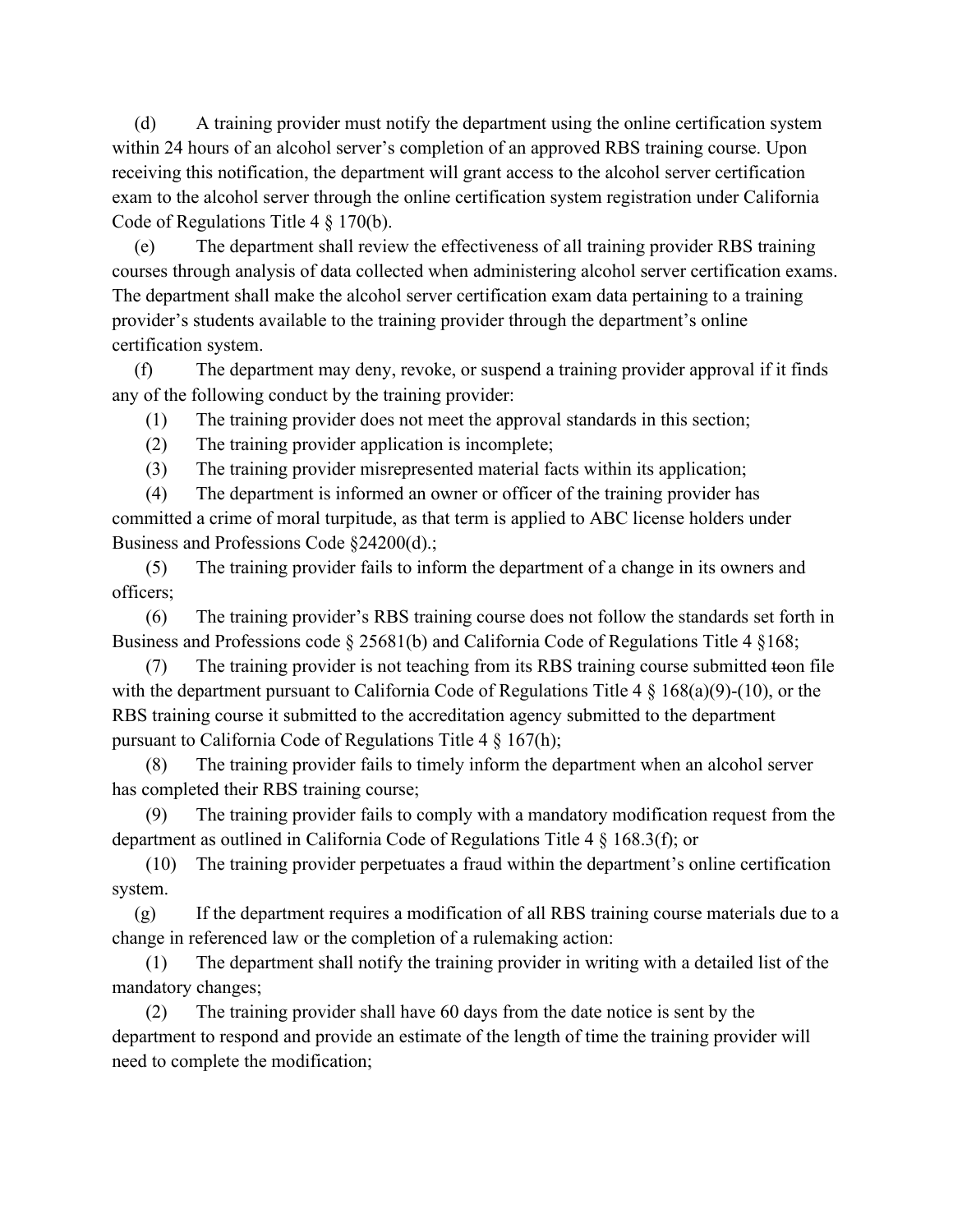(3) If the training provider does not respond to the department's request within the specified time, the training provider's approval will be deemed withdrawn;

(4) The training provider shall modify their program within a reasonable time based on the amount of mandatory changes required and submit a record of all changes to the existing program to the department for approval;

(5) The department shall review the training provider's RBS training course without any additional fees for a mandatory modification;

(6) The department shall use the same standards of approval for any modification as with the initial approval of an RBS training course; and

(7) The training provider shall not use the modified course until it has been approved by the department.

(h) If a training provider chooses to modify its RBS training course without a legal requirement to do so:

(1) The training provider shall seek approval from an accreditation agency, or the department;

(2) The training provider will notify the department or accreditation agency in writing with a detailed change log of all changes made to the RBS training that was submitted to the department under California Code of Regulations Title 4 § 168(a)(9)-(10), or the RBS training course it submitted to the accreditation agency submitted to the department under California Code of Regulations Title 4 § 167(h);

(3) The department after receiving a modification request from a training provider will determine if the modification constitutes a substantial change and notify the training provider of its decision in writing;

(4) If the department finds the modification request constitutes a substantial change, the request is subject to an initial review fee as itemized in California Code of Regulations Title 4  $$168.3(1)(1).$ 

(5) A substantial change is a modification to an approved RBS training course to the extent that the department must review most of the approved RBS training course to reapprove its suitability, including but not limited to, a 50 percent or greater change of submitted content or a new language translation;

(6) The department shall review a modification request for an RBS training course without any additional fees, unless the department determines that the modification constitutes a substantial change;

(7) The department or accreditation agency shall use the same standards of approval for any modification as with the initial approval of an RBS training course; and

(8) The training provider shall not use the modified course until it has been approved by the department or an accreditation agency.

(i) If a training provider wishes to create a new RBS training course, either in format, presentation, language, or by a substantial change from its existing RBS training course: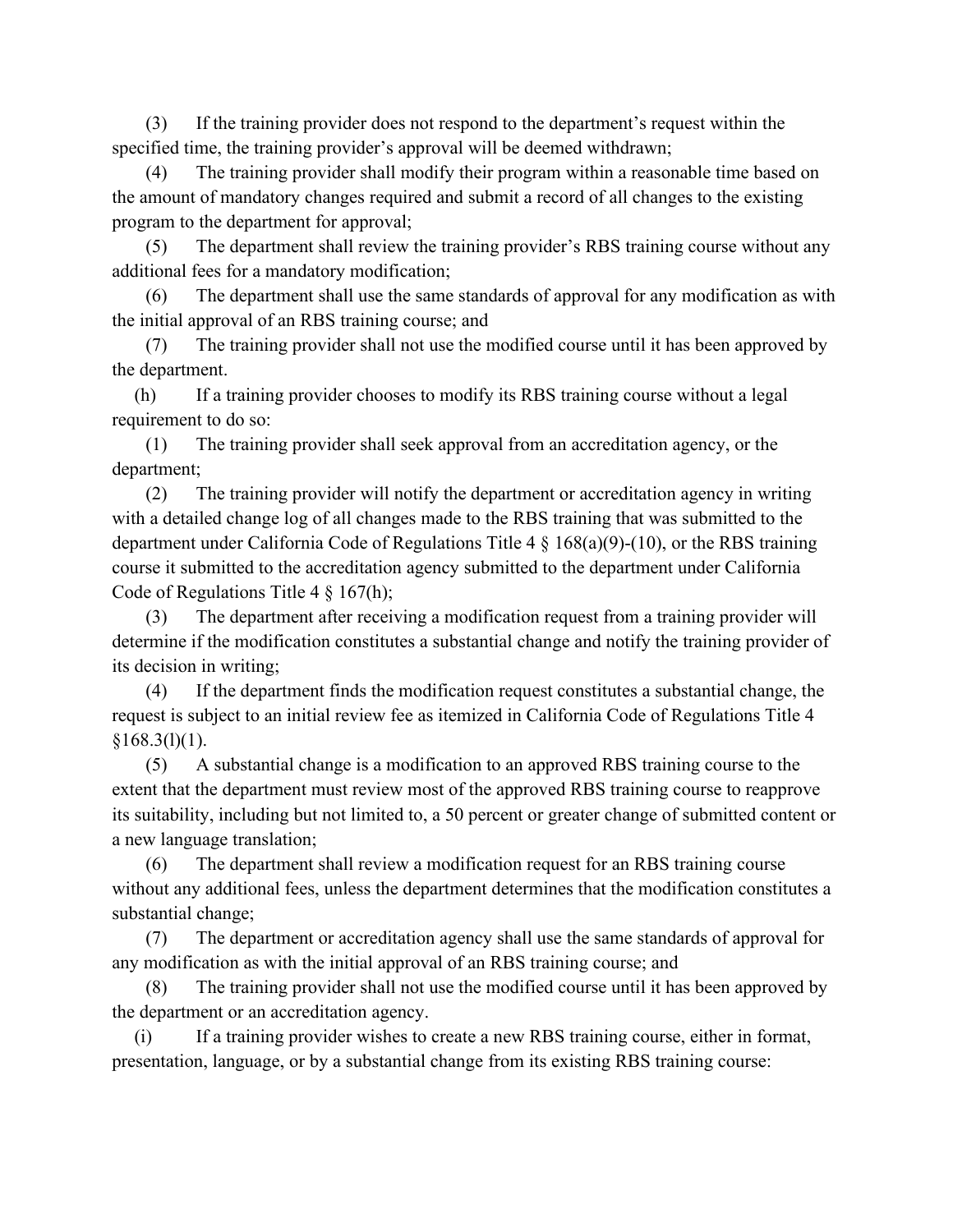(1) The training provider must provide an itemized and tabulated record demonstrating that the proposed RBS training course complies with California Code of Regulations Title 4 §§162-166 to the department or an accreditation agency;

(2) If submitted to the department, the training provider must pay an additional RBS training course initial approval fee set out in California Code of Regulations Title 4 § 168.3(l)(1) for review and approval of the proposed RBS training course; and

(3) The department and accreditation agency shall use the same standards for approval of the new RBS training course as if it was an initial training provider application.

(j) The department authorization to be a training provider grants the training provider the due process rights as a licensee under Business and Professions code § 23009 but does not grant an ABC license to the training provider. If a training provider wishes to challenge a department decision to deny, suspend, or revoke department authorization, it is subject to the processes, procedures, and due process rights of licensees under Business and Professions Code Division 9 chapters  $6 - 8$ .

(k) A training provider must renew its approval annually with the department or an accreditation agency to ensure it continues to comply with the statutory and regulatory standards of the RBSTPA and any mandatory content added to the curriculum requirements by the department.

(1) Approvals expire at midnight on the last day of the month in which the approval was given in the previous year.

(2) On or before the first day of the month preceding the month that the approval expires, the department shall notify the training provider using the contact information on file with the department.

(3) To seek renewal, the training provider shall submit an itemized list of any changes it has made since its submission of its initial application, or last annual renewal, that modifies how the training provider complies with the training provider approval criteria.

(4) If seeking renewal from the department, the training provider shall submit the annual review fee set out in California Code of Regulations Title 4 § 168.3 (l)(2) for each approved RBS training course currently being used.

(5) The department or accreditation agency shall review the submitted list of changes and renew the training provider using the same approval standards as the initial review.

(6) If an accreditation agency gives an approval, it is subject to the same reporting requirements to the department under California Code of Regulations Title 4  $\S$  167(g)-(i).

(7) If an approval expires pursuant to subsection  $(k)(1)$ , the approval may still be renewed within 60 calendar days of the expiration following the process described in subsection (k)(3). For renewals submitted to the department during this 60-day period, the training provider shall submit payment of the annual renewal fee set out in California Code of Regulations Title 4 § 168.3(*l*)(2), plus a penalty fee that shall be equal to 50 percent of the annual fee.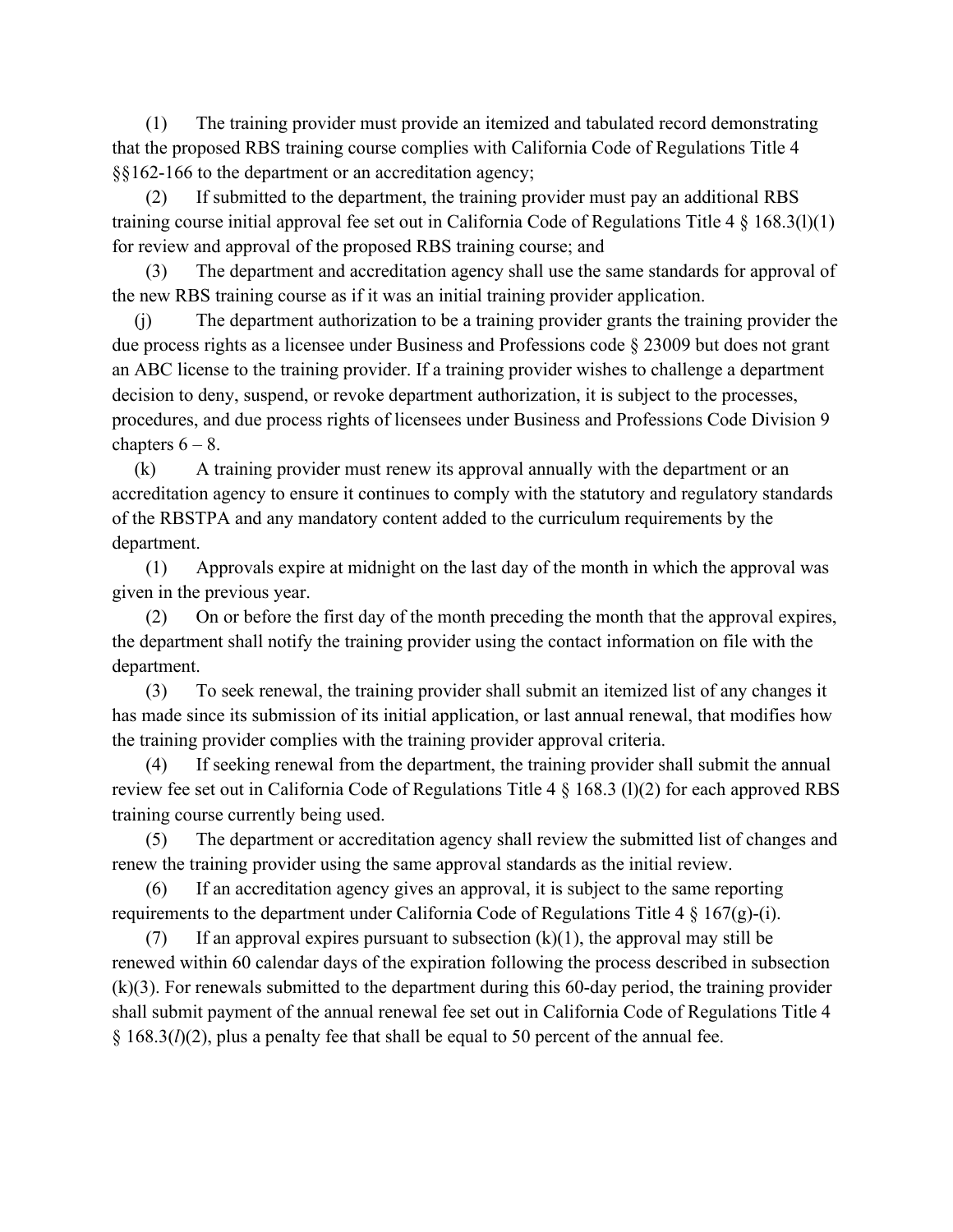(8) Unless otherwise terminated, or until renewed, an approval that is in effect during the expiration month continues in effect through midnight of the 60th day following expiration of the approval pursuant to subsection  $(k)(1)$ , at which time it is automatically cancelled.

(9) On or before the 10th day preceding the cancellation of the approval pursuant to subsection (k)(8), the department shall notify the accreditation agency using the contact information on file with the department that its approval will be cancelled under California Code of Regulations Title  $4 \S 168.3(k)(8)$ 

(l) The following non-refundable fees are set to recover the reasonable costs of the department for approval, oversight, and enforcement of the above training provider standards:

(1) RBS training course initial approval fee of \$1000.00; and

(2) Annual renewal fee of \$250.00 per approved RBS training course.

Authority: Business and Professions Code sections 25681(a), 25685(a) and 25685(b).

Reference: Business and Professions Code sections 23009 and 25681.

# **§169. ABC On-Premises Licensee Requirements under the Responsible Beverage Service Training Program Act**

(a) An ABC on-premises licensee may establish the validity of an alcohol server certifications only within the department's online certification system.

(b) An ABC on-premises licensee may maintain records of employee alcohol server certifications, as required by Business and Professions code § 25682(b)(1), within the department's online certification system.

(c) If an ABC on-premises licensee maintains records of employee alcohol server certifications within the online certification system, the licensee will receive automatic notifications from the online certification system for recorded alcohol servers prior to their certificate's expiration, but the department does not otherwise have a duty to notify licensees when an alcohol server certification held by an ABC on-premises licensee's employee or contractor is expiring. An ABC on-premises licensee may request to opt out of automatic notifications for their alcohol servers.

(d) An ABC on-premises licensee must ensure that a certified alcohol server is recertified prior to the expiration, or they will be subject to the prohibition found in Business and Professions code § 25683.

(e) If an ABC on-premises licensee asserts the affirmative defense found in Business and Professions Code  $\S 25682$  (b)(2), the ABC on-premises licensee must submit the following relevant evidence at an applicable hearing:

(1) The date and records of the initial employment of the alcohol server who is alleged to have served alcohol for consumption without being certified under the RBSTPA; and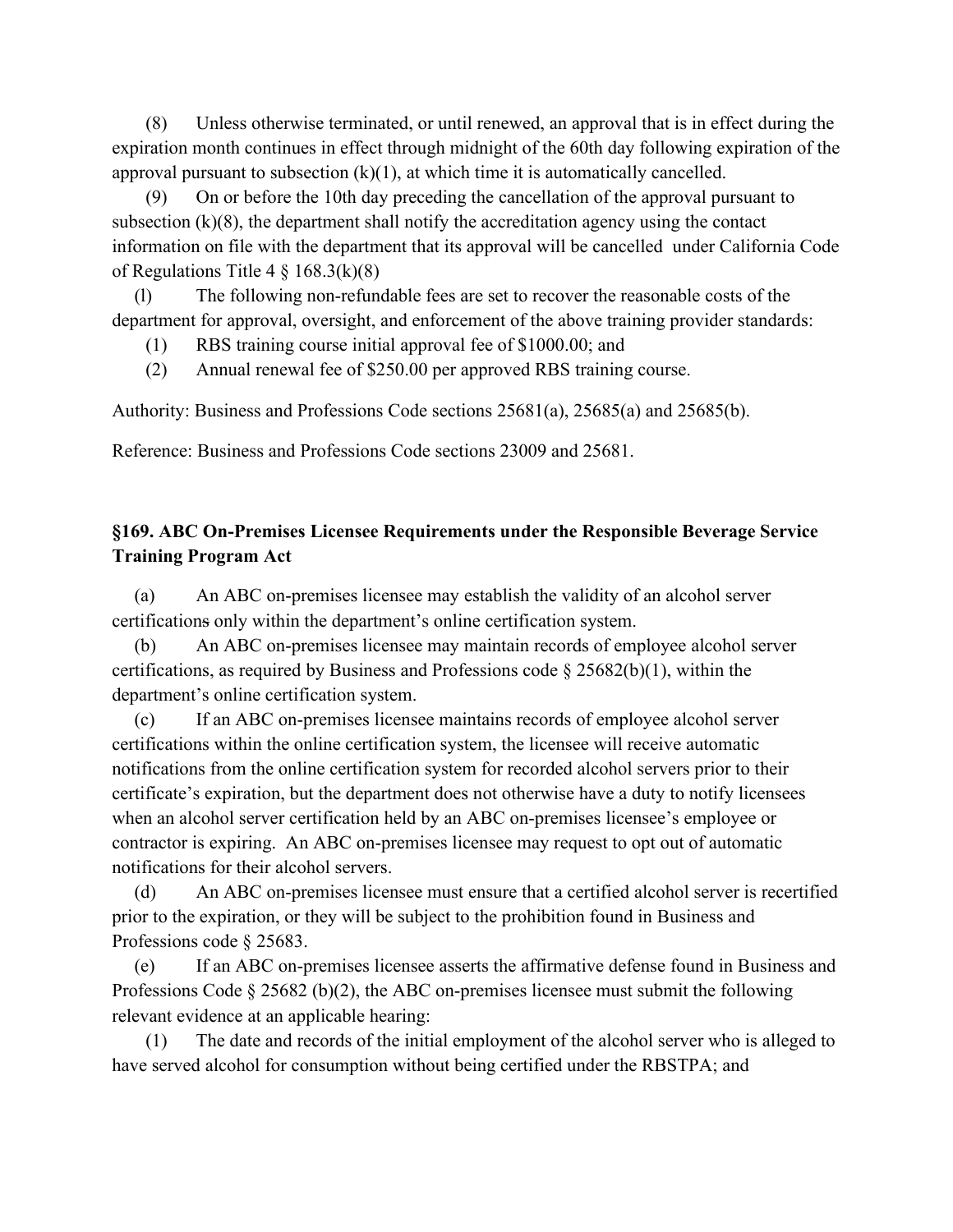(2) Six months of payroll records prior to the date of the alleged violation for all employees at the licensed premises where the alleged violation occurred.

(f) The 60-day grace period for the affirmative defense found in Business and Professions Code § 25682 (b)(2) applies only to the date of initial employment, and not for alcohol server certification renewals.

(g) The designated person or persons onsite at a nonprofit organization event under either a temporary daily on-sale license or a temporary daily off-sale license shall be engaged in the service of alcohol and shall directly oversee any other persons serving alcohol to the public on behalf of the nonprofit organization licensee. This includes, but is not limited to, creating and enforcing responsible beverage service policies for the service of alcoholic beverages at the event.

Authority: Business and Professions Code sections 25681(a) and 25685(a).

Reference: Business and Professions Code sections 25682, 25683, 25684, 25685, and 25753.

### **§170. Administration of the alcohol server certification exam database**

(a) The department shall prepare the alcohol server certification examination using the topics and information contained in California Code of Regulations Title 4 §§162 -166.

(b) Alcohol servers shall register with the department's electronic certification system prior to taking the alcohol server certification exam and provide the following information to establish their alcohol-server profile:

- (1) Legal name;
- (2) Birthdate;
- (3) Email;
- (4) Zip code of current residence; and

(5) Personal identification information, which may be the last four digits or characters of any of the following: a state issued identification number, state issued driver's license number, social security number, tax identification number, or employment identification number. The alcohol server is required to notify the department of which personal identification information is used to register.

(c) When registering with the department's electronic certification system, alcohol servers shall pay a \$3.00 non-refundable registration fee electronically through the department's online certificate system to reimburse the department for the upkeep, enforcement, and record keeping within the online certificate system.

(d) The department shall administer the alcohol server certification exam only to alcohol servers who have completed an approved RBS training course from an approved training provider.

(e) The alcohol server certification exam will test alcohol servers on the topics and information outlined in §§162-166.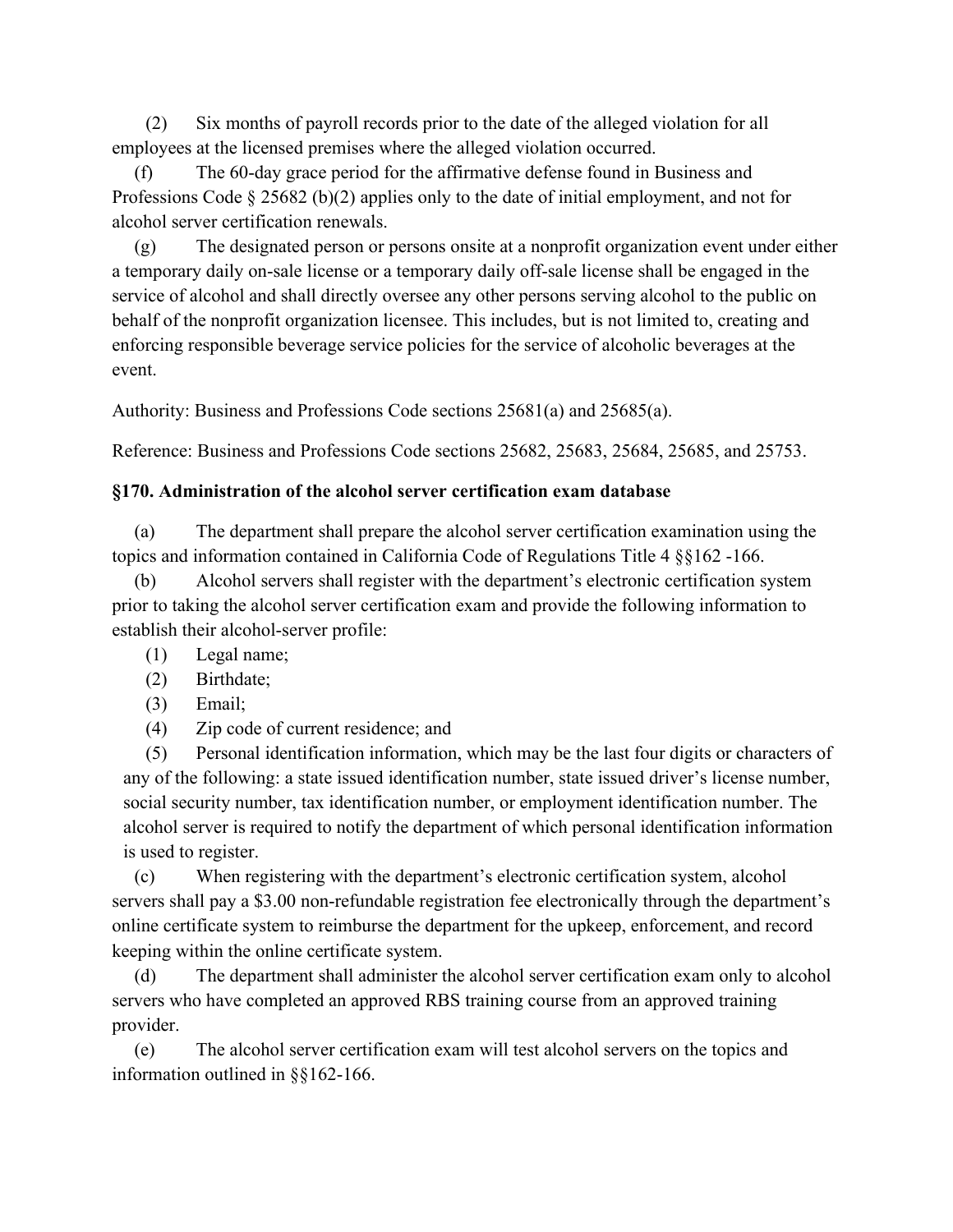(f) Alcohol servers must answer at least 70% of questions on the alcohol server certification exam correctly in order to be issued an alcohol server certification by their training provider.

(g) Alcohol servers will have 30 days from their completion of an RBS training course or three attempts to successfully pass the alcohol server certification exam, whichever comes first.

(h) The department shall provide results of alcohol server certification exams to the training provider who provided the associated RBS training course. If the alcohol server has a passing score, the training provider shall issue the valid alcohol server certification as specified in Business and Professions Code § 25681(d).

(i) If an alcohol server fails to successfully pass the alcohol server certification exam within the above time limits or number of attempts, they shall complete an additional approved RBS training course prior to paying an additional \$3.00 non-refundable registration fee to the department for another set of attempts at the alcohol server certification exam.

(j) Alcohol servers' certification records will be kept within the department's online certification system.

(k) The department shall notify an alcohol server ninety, sixty, and thirty days prior to their certification's expiration date at the email address submitted to the department by the alcohol server.

(l) To renew an alcohol server certification, an alcohol server must complete an approved RBS training course, pass the alcohol server certification exam, and pay a \$3.00 nonrefundable registration fee to the department in the same manner as for initial certification.

Authority: Business and Professions Code sections 25681(a), 25685(a), and 25685(c).

Reference: Business and Professions Code sections 25680, 25681, 25682, 25683, 25684, and 25685.

# **§171. Emergency decisions for accreditation agency or training provider misconduct.**

(a) If an accreditation agency or a training provider is allowing alcohol servers to receive alcohol server certifications without completing an approved RBS training course, it is deemed to be an immediate danger to the public health, safety, and welfare that requires immediate action under Government code § 11460.30 due to the harm and cost of the overuse of alcohol to the community by untrained alcohol servers.

(b) To address an immediate danger to the public health, safety, and welfare that requires immediate action, the department may prepare a petition and hearing for emergency decision as specified under Government Code §§ 11460.40 and 11460.50.

(c) The Department may temporarily suspend an accreditation of a training provider by an accreditation agency and temporarily suspend an approval by the department of a training provider or an accreditation agency through an emergency decision under this section.